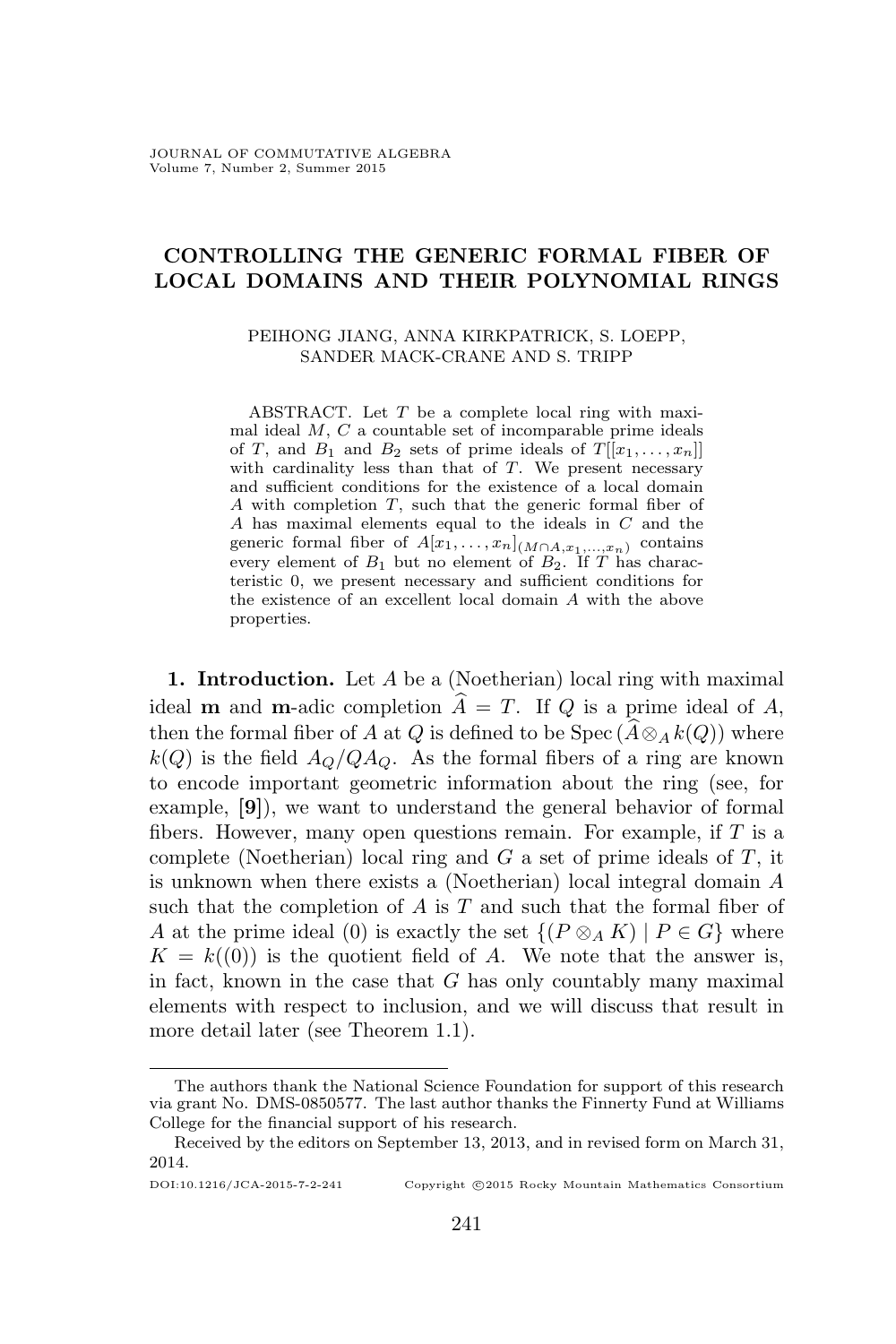Consider the following more general open question. Let  $A \rightarrow S$  be a flat extension of (Noetherian) local rings. What is the relationship between the formal fibers of *A* and the formal fibers of *S*? If we knew the answer to this question, we could then gain insight into the geometric behavior of *S* (or *A*) assuming we understand something about the geometric behavior of *A* (or *S*). Sadly, however, very little is known about the behavior of formal fibers for flat extensions. Suppose, for example, that *P* is a nonmaximal prime ideal of *A*, and let *S* be the localization of *A* at *P*. Almost nothing is known about the relationship between the formal fibers of *A* and the formal fibers of *S* in this case. In fact, even if *A* is a complete integral domain, we do not know the dimension of the ring  $\widehat{S} \otimes_S K$  where *K* is the quotient field of *S*. Heinzer, Rotthaus and Sally have informally conjectured that, in this case, if the height of *P* is at least two, then the dimension of the ring  $\widehat{S} \otimes_S K$  is two less than the height of *P*.

More is known in the case where *S* is a polynomial ring over *A*. Specifically, let **m** be the maximal ideal of *A*, and let *S* =  $A[x_1, \ldots, x_n]_{(\mathbf{m},x_1,\ldots,x_n)}$ , where  $x_1, x_2, \ldots, x_n$  are indeterminates. In **[6]**, Loepp and Rotthaus show that if  $n = 1$  and A is a universally catenary (Noetherian) local integral domain such that the dimension of the ring  $\hat{S} \otimes_{S} k((0))$  is equal to the dimension of *A*, then the dimension of the ring  $\widehat{A} \otimes_A k((0))$  is exactly one less than the dimension of *A*. They also show that the converse of the above statement is not true. Along the same lines, in **[7]**, Loepp and Weinberg show that, in the case where *A* is an integral domain, it is possible to simultaneously control the formal fiber of *A* at (0) and the formal fiber of  $S = A[x_1, ..., x_n]_{(\mathbf{m},x_1,...,x_n)}$  at (0) (see Theorem 1.2). As an example, they construct an *A* where the dimension of the ring  $\widehat{A} \otimes_A k((0))$  is "small," but the dimension of the ring  $\widehat{S} \otimes_S k((0))$  is "large."

We note here that the results mentioned in the previous two paragraphs give insight into formal fibers at the zero ideal. It seems that even less is known about formal fibers at nonzero prime ideals.

In this paper, we consider the previously mentioned case where *A* is an integral domain and  $S = A[x_1, \ldots, x_n]_{(\mathbf{m},x_1,\ldots,x_n)}$ , and we improve the results of Loepp and Weinberg in **[7]**. For ease of notation, we will use  $\underline{x}$  to represent the indeterminates  $x_1, \ldots, x_n$ . The *generic formal*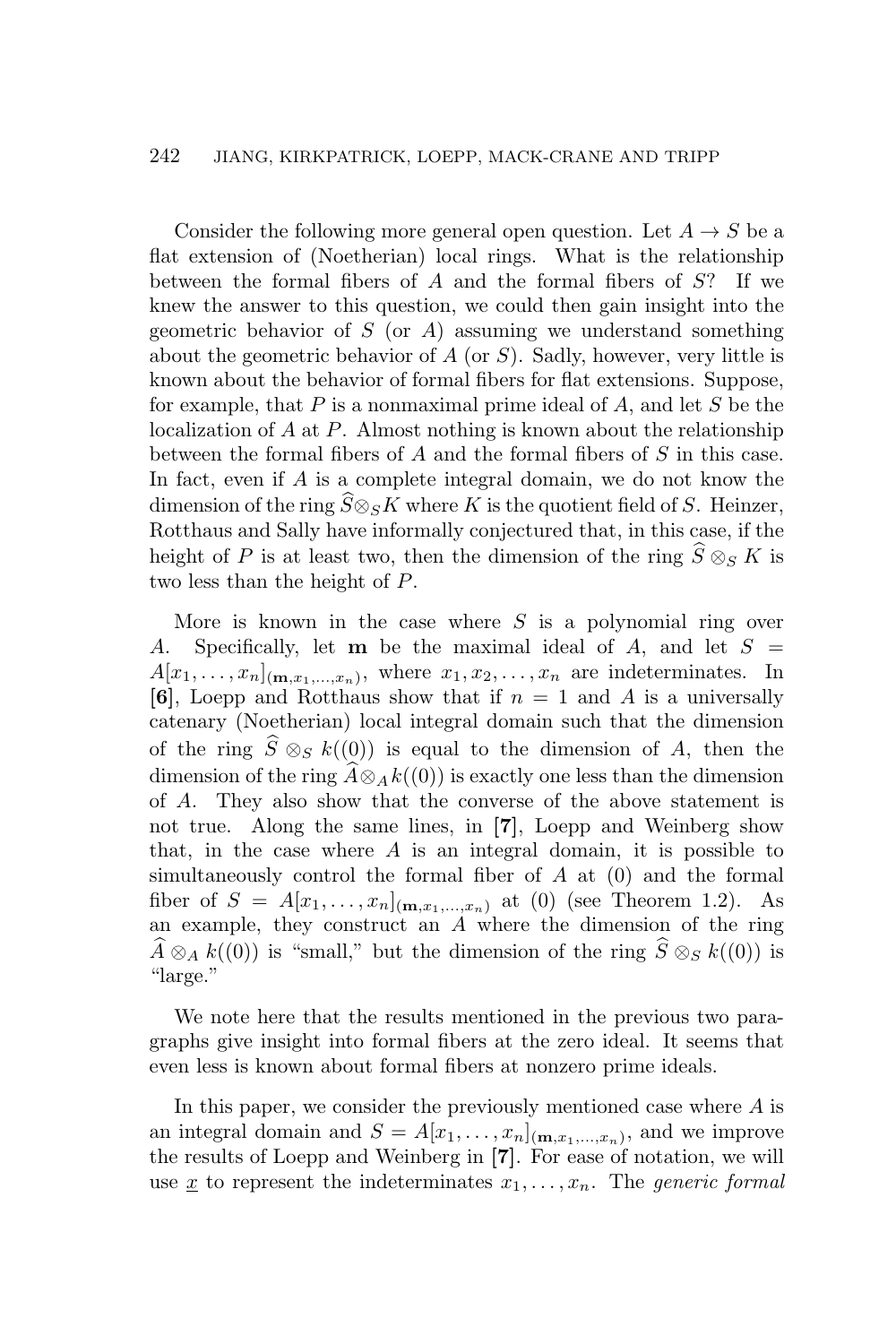*fiber* of *A* is defined to be the formal fiber of *A* at the zero ideal. In other words, if  $A = T$  and the quotient field of *A* is *K*, then the generic formal fiber of *A* is  $Spec(T \otimes_A K)$ . We can identify this spectrum with the set of prime ideals  $P \in \text{Spec } T$  such that  $P \cap A = (0)$ , and we will treat this as an alternate definition; that is, the generic formal fiber of a (Noetherian) local integral domain *A* can be thought of as the set of prime ideals  $P \in \text{Spec } T$  such that  $P \cap A = (0)$ . Observe that the generic formal fiber of *A* is determined by its maximal elements with respect to inclusion, for if  $P' \subseteq P \in \text{Spec } T$  with  $P \cap A = (0)$  then  $P' \cap A = (0)$  as well.

We are interested in proving the existence of (Noetherian) local domains *A* with a specified completion and generic formal fiber, such that we can simultaneously restrict the generic formal fiber of  $A[\underline{x}]_{(M \cap A,x)}$ (where  $M$  is the maximal ideal of  $A$ ). In Section 3, we present necessary and sufficient conditions for the existence of such a ring *A* with various restrictions on the generic formal fiber of  $A[\underline{x}]_{(M \cap A, \underline{x})}$ . In each theorem, it is fairly straightforward to show that the conditions are necessary. To show that they are sufficient is far more difficult, and we accomplish this by constructing the desired ring. This construction is carried out in Section 2.

In this paper, all rings are commutative with unity. A ring with a single maximal ideal will be called *quasi-local*; we reserve the word *local* for a Noetherian ring with a single maximal ideal. When we say  $(R, M)$  is a local ring, we mean R is a local ring with maximal ideal *M*. We use *c* to denote the cardinality of the continuum.

In **[2]**, Charters and Loepp characterized complete local rings that are the completion of a local domain with generic formal fiber having finitely many maximal elements. In **[1]**, Aiello, Loepp and Vu relaxed the condition of finitely many maximal elements to countably many maximal elements. We will make use of **[1,** Lemma 2.7**]** to allow countably many maximal elements in our theorems as well. We shall make extensive use of the techniques from **[2, 1]** in our construction, and we repeat the main theorem from **[1]** here.

**Theorem 1.1** (**[1]**, Theorem 2.13)**.** *Let* (*T, M*) *be a complete local ring with prime subring*  $\Pi$ *, and let*  $G \subset \text{Spec } T$  *be such that*  $G$  *is nonempty and the number of maximal elements of G is countable. Then there*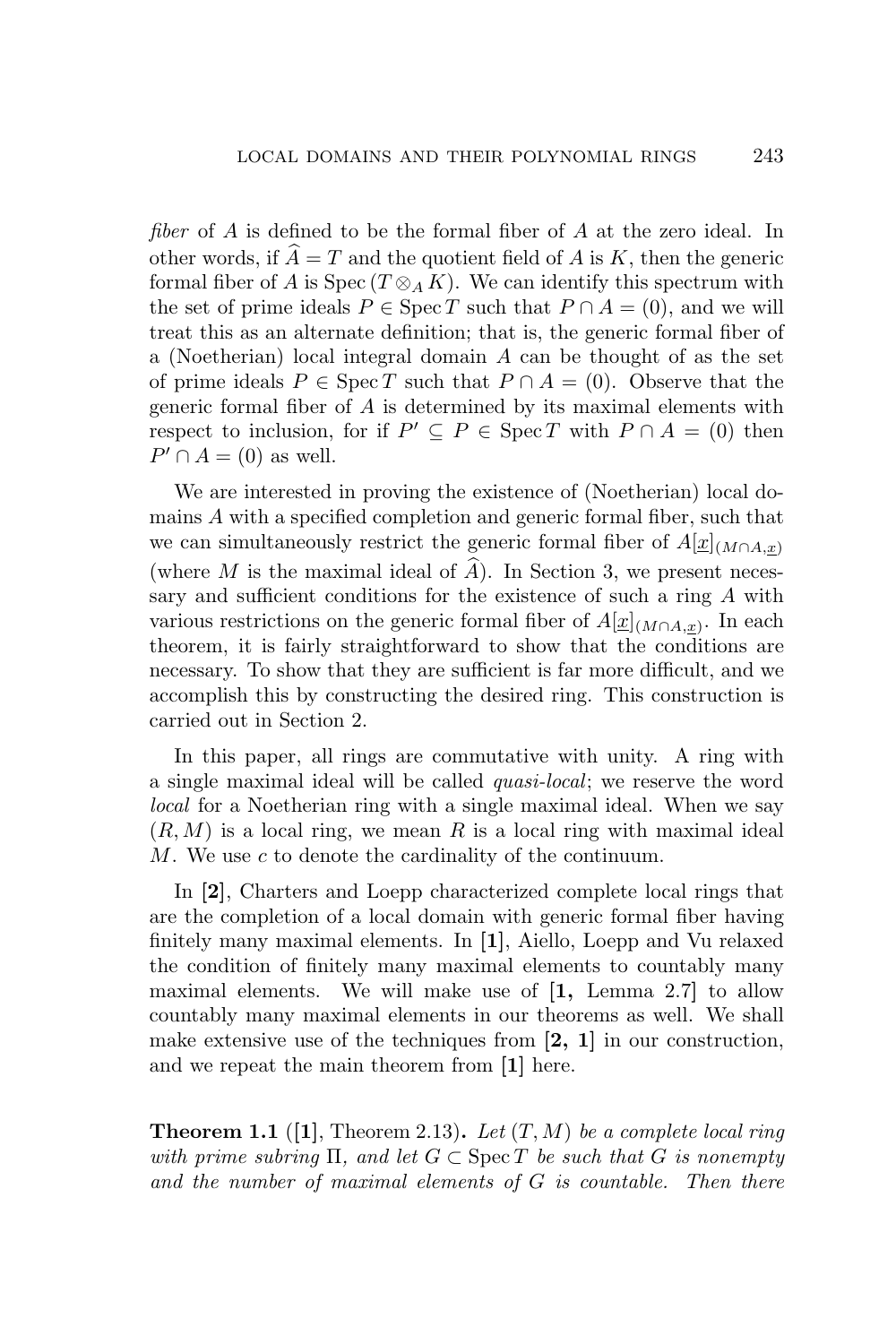*exists a local domain* A *such that*  $\widehat{A} = T$  *and the generic formal fiber of A* is exactly the elements of *G* if and only if *T* is a field and  $G = \{(0)\}$ *or the following conditions hold*:

- (i)  $M \notin G$ , and  $G$  contains all the associated prime ideals of  $T$ .
- (ii) *If*  $Q \in G$  *and*  $P \in \text{Spec } T$  *with*  $P \subseteq Q$ *, then*  $P \in G$ *.*
- (iii) *If*  $Q \in G$  *then*  $Q \cap \Pi = (0)$ *.*

This theorem allows us to prove the existence of a local domain *A* with a generic formal fiber of our choosing, as long as the generic formal fiber we specify has countably many maximal elements.

As mentioned above, the problem we attack in this paper is the existence of local domains *A* such that we can specify the completion and generic formal fiber of *A* and simultaneously restrict the generic formal fiber of  $A[\underline{x}]_{(M \cap A, \underline{x})}$  (where M is the maximal ideal of  $\widehat{A}$ ). There are some obvious restrictions on the generic formal fiber of  $A[\underline{x}]_{(M \cap A, \underline{x})}$ . For  $Q \in \text{Spec } \widehat{A}[[\underline{x}]]$ , if  $Q \cap \widehat{A}$  is not in the generic formal fiber of *A* then *Q* can never be in the generic formal fiber of *A*[*x*](*M∩A,x*) . Similarly, if  $Q \cap \Pi[x]$  is not (0) (where  $\Pi$  is the prime subring of  $\widehat{A}$ ) then  $Q$  can never be in the generic formal fiber of  $A[\underline{x}]_{(M \cap A, \underline{x})}$ . We are interested in controlling the prime ideals of  $\widehat{A}[[x]]$  whose fate is unknown, i.e., those whose intersection with  $\Pi[\underline{x}]$  is (0), and whose intersection with *A*b lies in the generic formal fiber of *A*.

In **[7]**, Loepp and Weinberg give a partial solution to this problem, a version of which we repeat below.

**Theorem 1.2** (**[7]**, Theorem 13)**.** *Let* (*T, M*) *be a complete local ring with prime subring*  $\Pi$ *. Suppose*  $|T/M| \geq c$  *and that no integer of*  $T$  *is a zero divisor.* Let  $P \in \text{Spec } T$  and  $B_1 \subset \text{Spec } T[[\underline{x}]]$  with  $|B_1| < |T/M|$ . *Then there exists a local domain A such that*  $A = T$ *, the generic formal fiber of A is local with maximal ideal P, and the generic formal fiber of*  $A[x]$ <sub>(*M*∩*A,x*) *contains every element of*  $B_1$  *if the following conditions*</sub> *hold.*

- (i)  $P \neq M$  and P contains all associated prime ideals of T.
- (ii)  $P \cap \Pi = (0)$ .
- (iii) *If*  $Q \in B_1$  *then*  $Q \cap T \subseteq P$ *.*
- $(iv)$  *If*  $Q \in B_1$  *then*  $Q \cap \Pi[\underline{x}] = (0)$ *.*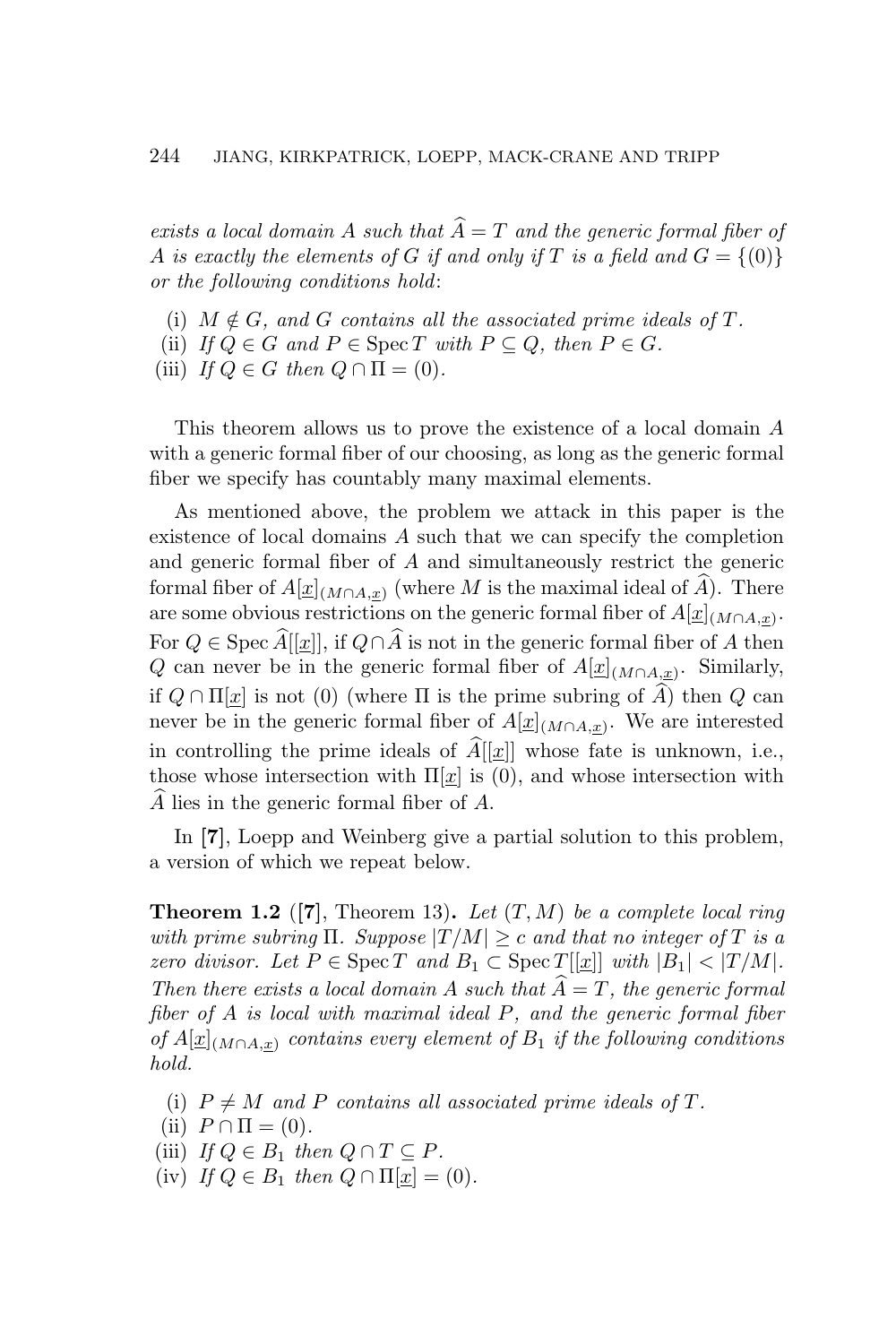Note that, although it is not explicitly stated in their paper, it is not difficult to show that these four conditions are in fact necessary as well.

Our Corollary 3.6 improves the above theorem by removing the hypothesis that  $|T/M| \geq c$ , relaxing the condition  $|B_1| < |T/M|$  to  $|B_1|$   $\lt$   $|T|$ , and allowing the generic formal fiber of *A* to have countably many maximal elements instead of just one.

In addition, given another set  $B_2 \subset \text{Spec } T[[x]]$  with  $|B_2| < |T|$ , our Theorem 3.1 gives necessary and sufficient conditions to achieve the above result and simultaneously ensure that no element of  $B_2$  is in the generic formal fiber of  $A[\underline{x}]_{(M \cap A, \underline{x})}$ . This gives us still more control over the generic formal fiber of  $A[\underline{x}]_{(M \cap A, \underline{x})}$ .

A closely related problem, which we also address, is to construct excellent local domains with a specified generic formal fiber. Charters and Loepp in **[2]** accomplished this for complete local rings of characteristic 0 and generic formal fibers with finitely many maximal elements. In **[1]** Aiello, Loepp and Vu were able to relax the condition of finitely many maximal elements to countably many maximal elements. We state the relevant theorem from **[1]** here.

**Theorem 1.3** (**[1]**, Theorem 2.15)**.** *Let* (*T, M*) *be a complete local ring containing the integers, and call its prime subring*  $\Pi$ . Let  $G \subset \text{Spec } T$ *be such that G is nonempty and the set of maximal elements of G is countable. Then there exists an excellent local domain*  $A$  *with*  $A = T$ *and such that A has generic formal fiber exactly G if and only if T is a field and*  $G = \{(0)\}$  *or the following conditions hold:* 

- (i)  $M \notin G$ , and  $G$  contains all the associated prime ideals of  $T$ .
- (ii) *If*  $Q \in G$  *and*  $P \in \text{Spec } T$  *with*  $P \subseteq Q$ *, then*  $P \in G$ *.*
- (iii) *If*  $Q \in G$ *, then*  $Q \cap \Pi = (0)$ *.*
- (iv) *T is equidimensional.*
- (v)  $T_P$  *is a regular local ring for all maximal elements*  $P \in G$ *.*

For the existence of excellent local domains *A* with restrictions on the generic formal fiber of  $A[\underline{x}]_{(M \cap A, \underline{x})}$ , Weinberg and Loepp in [7] give the following result.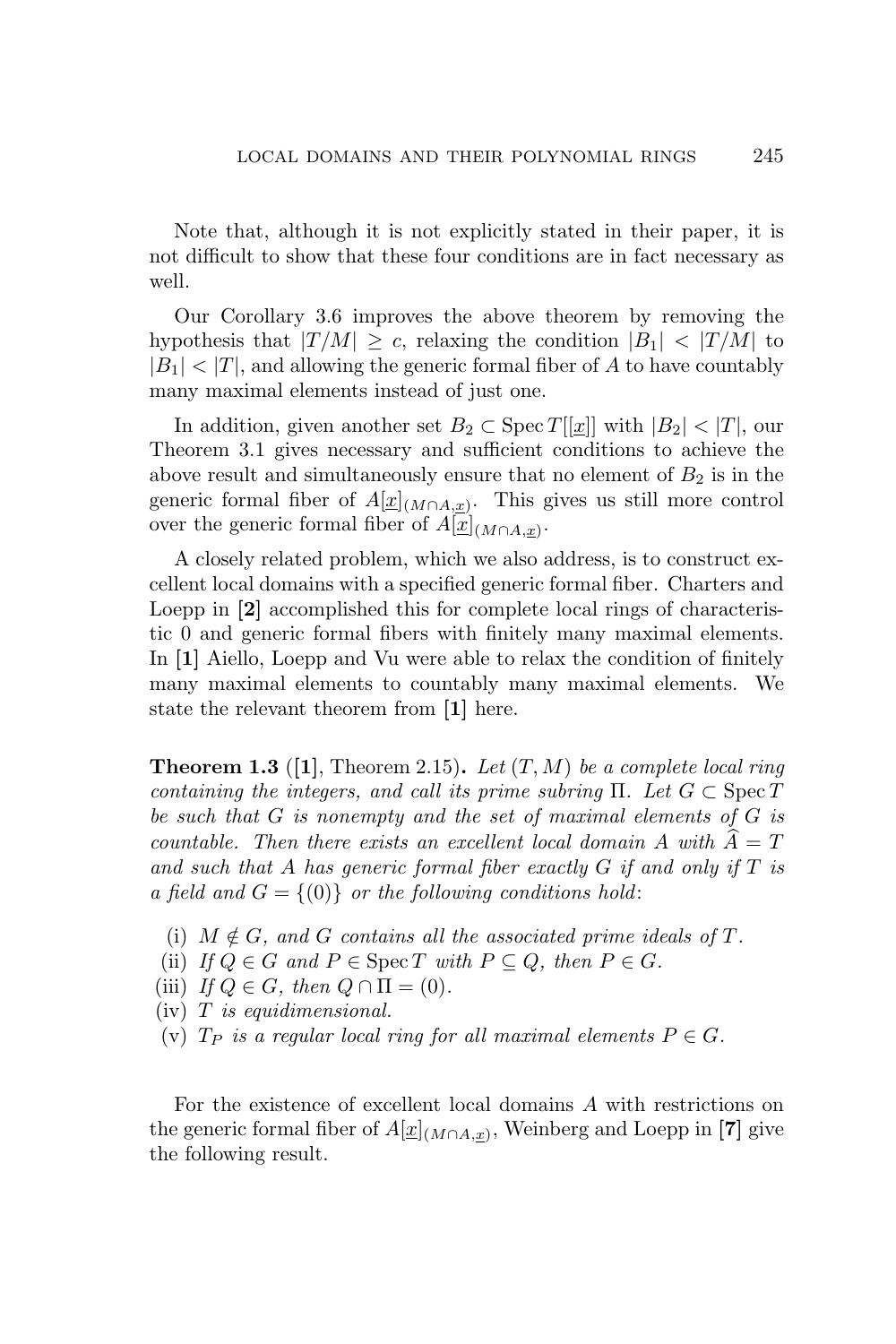**Theorem 1.4** (**[7]**, Theorem 14)**.** *Let* (*T, M*) *be a complete regular local ring with prime subring* Π*. Suppose T has dimension at least two, contains the rationals, and has*  $|T/M| \ge c$ *. Let*  $P \in \text{Spec } T$  *and B*<sub>1</sub> ⊂ Spec *T*[ $[x]$ ] *such that*  $|B_1|$  <  $|T/M|$ *. Then there exists an excellent regular local ring A such that*  $\overline{A} = T$ *, the generic formal fiber of A is local with*  $P$  *its maximal ideal and every element of*  $B_1$  *is in the generic*  $\emph{formal fiber of } A[\underline{x}]_{(M\cap A,\underline{x})} \emph{ if the following conditions hold.}$ 

 $(i)$   $P \neq M$ . (ii) *If*  $Q \in B_1$  *then*  $Q \cap T \subseteq P$ *.* (iii) *If*  $Q \in B_1$  *then*  $Q \cap \Pi[\underline{x}] = (0)$ *.* 

Again, though it is not explicitly stated, it is not difficult to show that these conditions are necessary as well.

In Section 4, we use techniques from **[2]** to accomplish a similar result under much weaker hypotheses. Corollary 4.3 has the same conclusions as Theorem 1.4 except that the ring *A* may not be regular local, and it improves the above result by removing the hypothesis that *T* is a regular ring, removing the hypothesis that  $|T/M| \ge c$ , relaxing  $|B_1|$   $\lt$   $|T/M|$  to  $|B_1|$   $\lt$   $|T|$ , and allowing the generic formal fiber of *A* to have countably many maximal elements instead of one.

In addition, in Theorem 4.1 we give similar necessary and sufficient conditions to accomplish the above result and simultaneously specify a set  $B_2 \subset \text{Spec } T[[x]]$  with  $|B_2| < |T|$  such that no element of  $B_2$  is in the generic formal fiber of  $A[\underline{x}]_{(M \cap A, \underline{x})}$ .

**2. Construction.** In this section, we will construct an integral domain *A* with the desired properties. Our construction builds upon the construction seen in **[2]** and includes modifications from **[1]**. The general idea of this construction is as follows. Starting with the prime subring of *T*, we adjoin a set of elements related to the ideals we want to keep outside the generic formal fiber of  $A[\underline{x}]_{(M \cap A,x)}$  and then build up a chain of subrings. Each subring is created by adjoining elements of *T* to the previous subring in a way that will eventually yield a subring whose completion is *T*. Each subring along the way also purposefully dodges all nonzero elements of the prime ideals in  $G$  and  $B_1$  so that they will be in the generic formal fiber of *A* and  $A[\underline{x}]_{(M \cap A, \underline{x})}$ , respectively.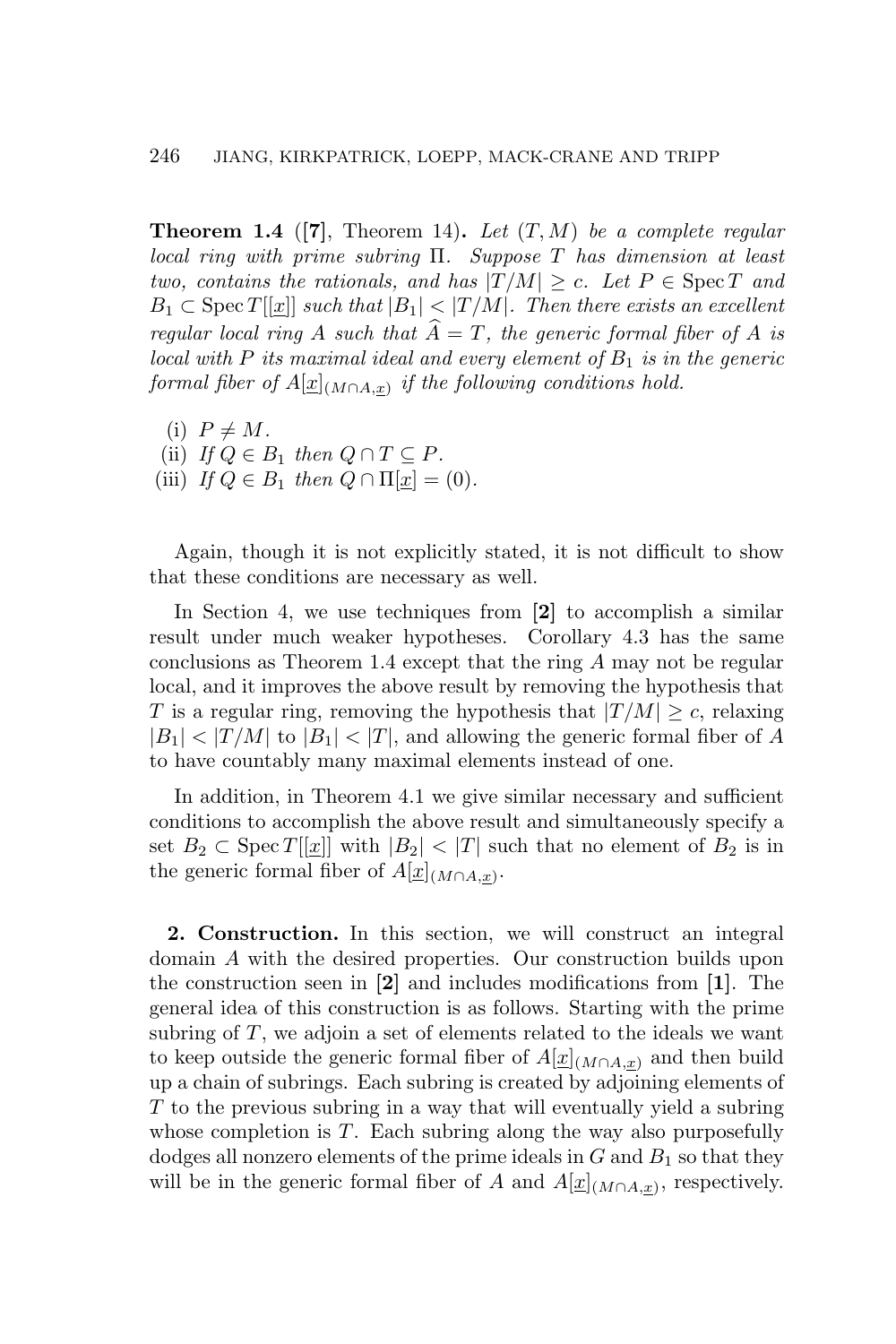The union of this chain of subrings is our local domain with desired completion and generic formal fiber properties.

Certain variable names will be used consistently throughout this paper, and we list them here to help the reader follow our construction. We will use  $(T, M)$  to denote a complete local ring with prime subring Π. We will construct a local domain *A* whose completion is *T*. The set *G* contains prime ideals of *T* that we would like to be exactly the generic formal fiber of *A*. The set *C* contains prime ideals of *T* that we would like to be the maximal elements of the generic formal fiber of *A*, that is, *C* contains exactly the maximal elements of *G*. The sets  $B_1$  and  $B_2$  contain prime ideals of  $T[[x]]$ ; we want the ideals in  $B_1$  to be in the generic formal fiber of  $A[\underline{x}]_{(M \cap A, \underline{x})}$ , and we want the ideals in *B*<sub>2</sub> *not* to be in the generic formal fiber of  $A[\underline{x}]_{(M \cap A, \underline{x})}$ .

The following proposition, from **[5]**, will be used to show that the domain we construct has the completion we desire.

**Proposition 2.1** ([5], Proposition 1). If  $(A, M \cap A)$  is a quasi-local *subring of a complete local ring*  $(T, M)$ *, the map*  $A \to T/M^2$  *is onto, and*  $IT \cap A = I$  *for every finitely generated ideal I of A, then A is Noetherian, and the natural homomorphism*  $\widehat{A} \to T$  *is an isomorphism.* 

We will use Lemma 2.2 in various places throughout the construction, and state it here without proof.

**Lemma 2.2.** *Let T be an integral domain and I a nonzero ideal of T. Then*  $|I| = |T|$ *.* 

We will use the following definition to simplify our work with cardinalities.

**Definition.** Let *S* be a set. Then  $\Gamma(S) = \sup(|S|, \aleph_0)$ .

The following lemma, adapted from **[3,** Lemma 2.5**]**, will be used to control the cardinality of unions of subrings and sets.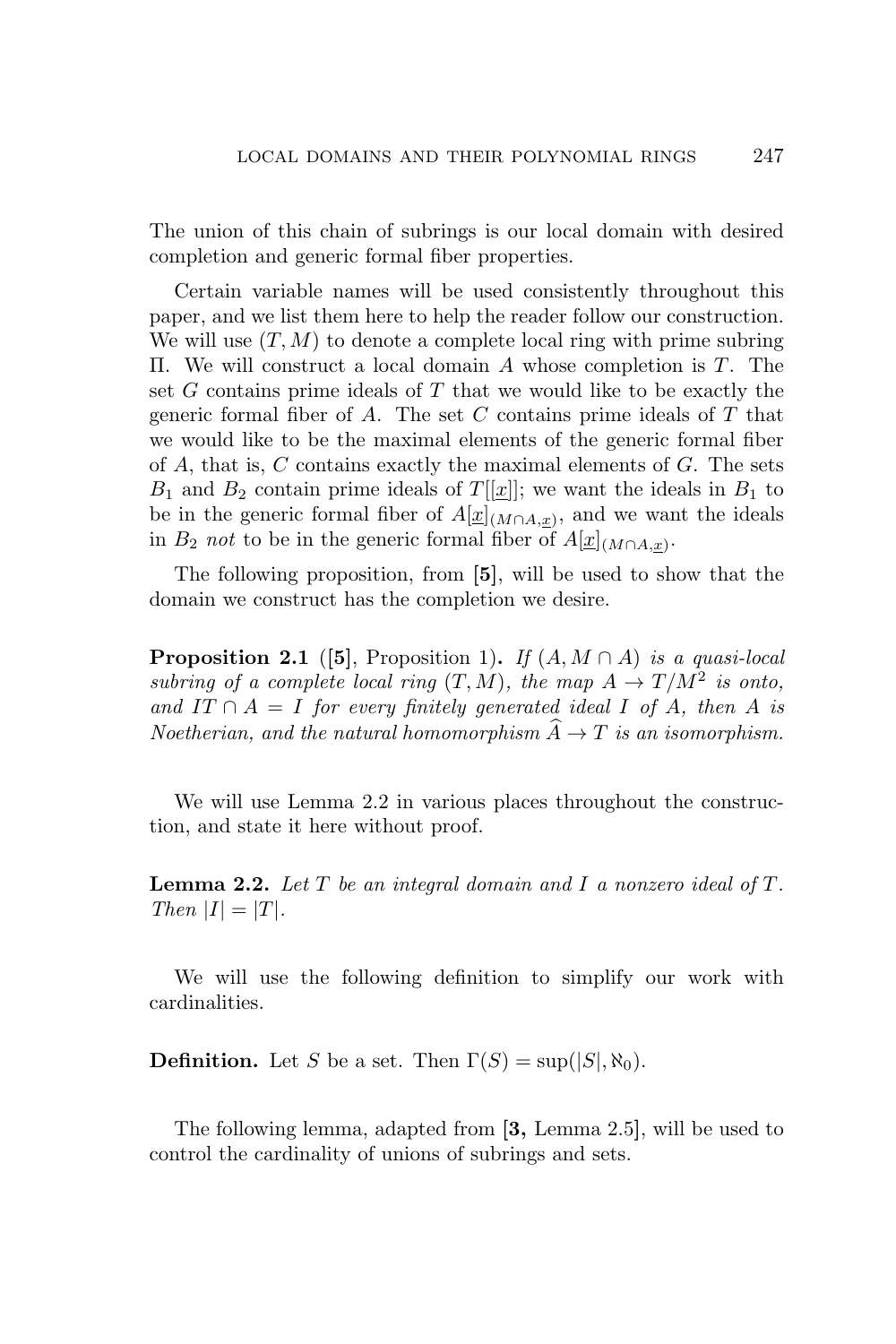**Lemma 2.3** ([3], Lemma 2.5). *Suppose H is a set of sets and*  $\lambda$  *a cardinal number.* If  $\Gamma(h) \leq \lambda$  *for all*  $h \in H$ *, and*  $\Gamma(H) \leq \lambda$ *, then*  $\Gamma(\bigcup_{h\in H} h) \leq \lambda.$ 

The next lemma gives us a handle on the cardinality of the quotient of *T* by any nonmaximal prime ideal.

**Lemma 2.4** ([2], Lemma 2.3). Let  $(T, M)$  be a complete local ring of *dimension at least one. Let P be a nonmaximal prime ideal of T. Then*  $|T| = |T/P| \geq c$ *.* 

The following lemma is a more powerful version of the prime avoidance lemma, which will allow us to choose elements which are transcendental over subrings by avoiding cosets of algebraic elements. We use transcendental elements to ensure that our subrings avoid the ideals we want to put in the generic formal fiber.

**Lemma 2.5** (**[1]**, Lemma 2.7)**.** *Let* (*T, M*) *be a complete local ring of dimension at least one. Let C be a countable set of nonmaximal prime ideals of T, and let D be a subset of T such that*  $|D| < |T|$ *. Let I be an ideal of T such that*  $I \nsubseteq P$  *for all*  $P \in C$ *. Then*  $I \nsubseteq \bigcup \{r + P | r \in D, P \in C\}.$ 

There are certain properties that all the subrings we construct must share, and for easy access we record them in the definition below.

**Definition.** Let  $(T, M)$  be a complete local ring and  $C$  a set of prime ideals of *T*. Let  $B_1$  be a set of prime ideals of *T*[[*x*]]. Suppose that  $(R, R \cap M)$  is a quasi-local subring of *T* such that  $|R| < |T|$ ,  $R \cap P = (0)$ for all  $P \in C$ , and  $R[x] \cap Q = (0)$  for all  $Q \in B_1$ . Then we call R a small, *C* and *B*<sup>1</sup> avoiding subring of *T* and will denote it by SCBA-subring.

The following lemma, derived from **[2,** Lemma 2.5**]**, enables us to adjoin a specific element of a quotient of *T* while we are constructing our local domain *A*. We use this to obtain the property that  $A \to T/J$ is onto for all ideals *J* such that  $J \nsubseteq P$  for all  $P \in C$ , which satisfies one hypothesis of Proposition 2.1 and therefore is a step toward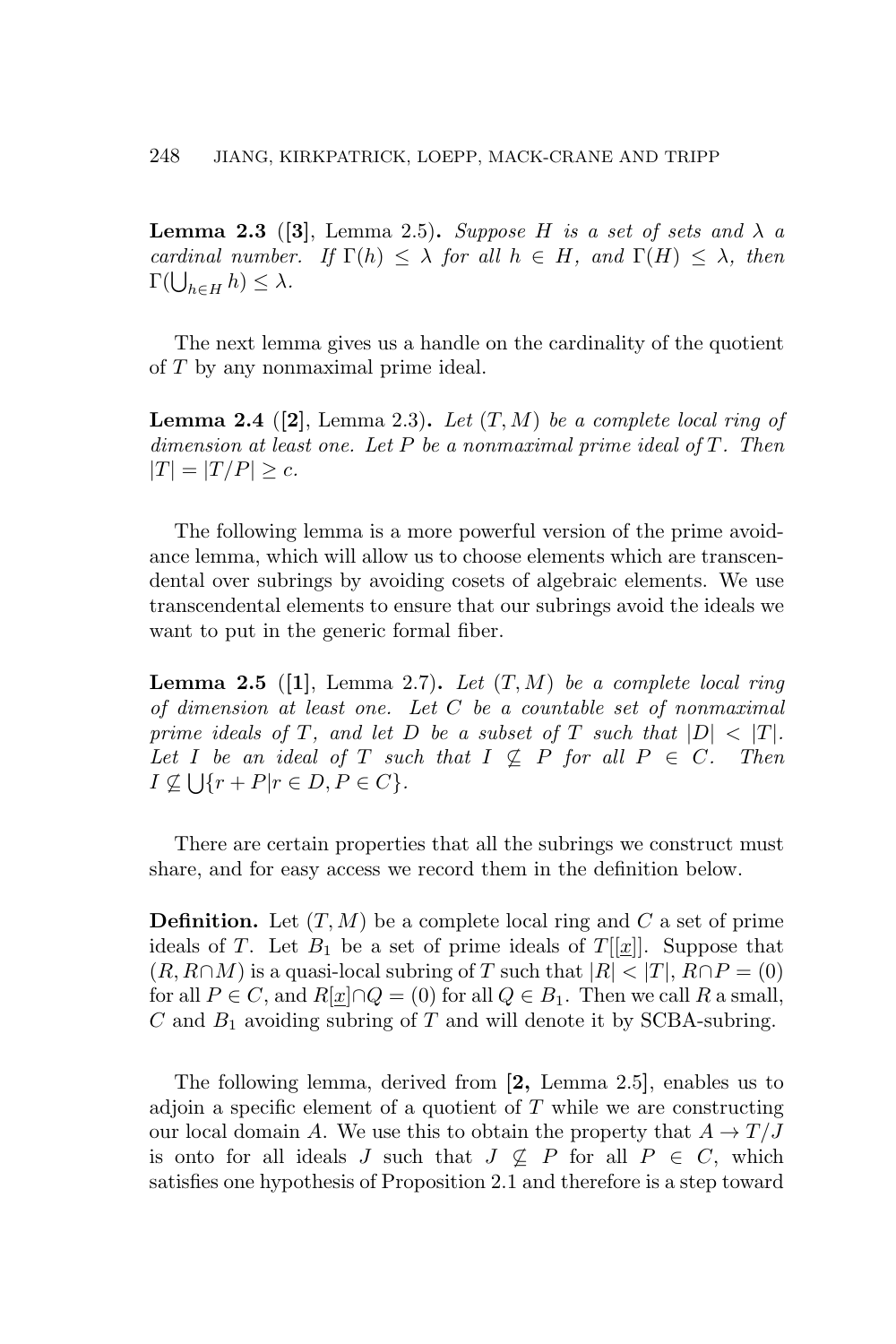showing that our constructed domain has the desired completion. It is also crucial to our proof that *A* can be made excellent under certain circumstances.

**Lemma 2.6.** *Let* (*T, M*) *be a complete local ring of dimension at least one,*  $C$  *a countable set of nonmaximal prime ideals of*  $T$ *, and*  $B_1$  *a set of prime ideals of*  $T[[\underline{x}]]$  *such that*  $|B_1| < |T|$  *and for each*  $Q \in B_1$ *,*  $Q \cap T \subseteq P$  *for some*  $P \in C$ *. Let J be an ideal of*  $T$  *such that*  $J \nsubseteq P$  *for*  $all P \in C$ *. Let R be an* SCBA-subring of *T* and  $u + J \in T/J$ *. Then there exists an infinite* SCBA-subring *S* of *T* such that  $R \subseteq S \subseteq T$ ,  $\Gamma(R) = \Gamma(S)$ , and  $u + J$  is in the image of the map  $S \to T/J$ . Moreover,  $if u \in J$ *, then*  $S \cap J \neq (0)$ *.* 

*Proof.* Note that if  $P \in C$ ,  $R \cap P = (0)$ , and so R embeds in  $T/P$ , and a coset of *P* being algebraic over *R* is well defined. For each  $P \in C$ , let  $D_{(P)}$  be a full set of coset representatives of the cosets  $t + P$ that make  $(u + t) + P$  algebraic over *R*. Similarly,  $R[x] \cap Q = (0)$ for each  $Q \in B_1$ , and so  $R[\underline{x}]$  embeds in  $T[[\underline{x}]]/Q$ , and a coset of  $Q$ being algebraic over  $R[\underline{x}]$  is well defined. For each  $Q \in B_1$ , define  $D_{(Q)}$ to be a full set of coset representatives of the elements  $t + (Q \cap T)$ in  $T/(Q \cap T)$  that make  $(u + t) + Q$  in  $T[[x]]/Q$  algebraic over  $R[x]$ . Note also for  $t, t' \in T$ ,  $t + (Q \cap T) = t' + (Q \cap T)$  if and only if  $(u + t) + Q = (u + t') + Q$ . The only if direction ensures that  $D_{(Q)}$  is well defined, and the if direction ensures that the cardinality of  $D_{(Q)}$  is the number of elements of  $T[[x]]/Q$  algebraic over  $R[x]$  (in particular,  $D_{(Q)}$  is no bigger than this cardinality).

We know  $|R| \leq |T|$  and  $|T| \geq c$ , so  $|R[x]| \leq |T|$ . For the same reason (and the fact that every polynomial has finitely many solutions),  $|R[\underline{x}]| = |D_{(P)}| < |T|$  for each  $P \in C$  and  $|R[\underline{x}]| = |D_{(Q)}| < |T|$  for each  $Q \in B_1$ . Similarly, note that the set of elements algebraic over R has the same cardinality as *R*.

Let  $D = (\bigcup_{P \in C} D(P)) \cup (\bigcup_{Q \in B_1} D(Q))$ . Now  $\bigcup_{P \in C} D(P)$  is a countable union of sets each with cardinality at most that of  $R[x]$ , so by Lemma 2.3, it has cardinality at most that of  $R[\underline{x}]$ . Also,  $\bigcup_{Q \in B_1} D_{(Q)}$  is a union of *|B*<sub>1</sub>*|* sets, each of cardinality at most that of  $R[\underline{x}]$ . Letting  $\lambda = \max(|B_1|, |R[\underline{x}]|)$ , we use Lemma 2.3 to see that  $|$  ∪<sub>*Q*∈*B*<sub>1</sub></sub> *D*<sub>(*Q*)</sub> $|$  ≤  $\lambda$  < |*T*|. Finally, we use Lemma 2.3 one last time to note  $|D| \leq \lambda < |T|$ .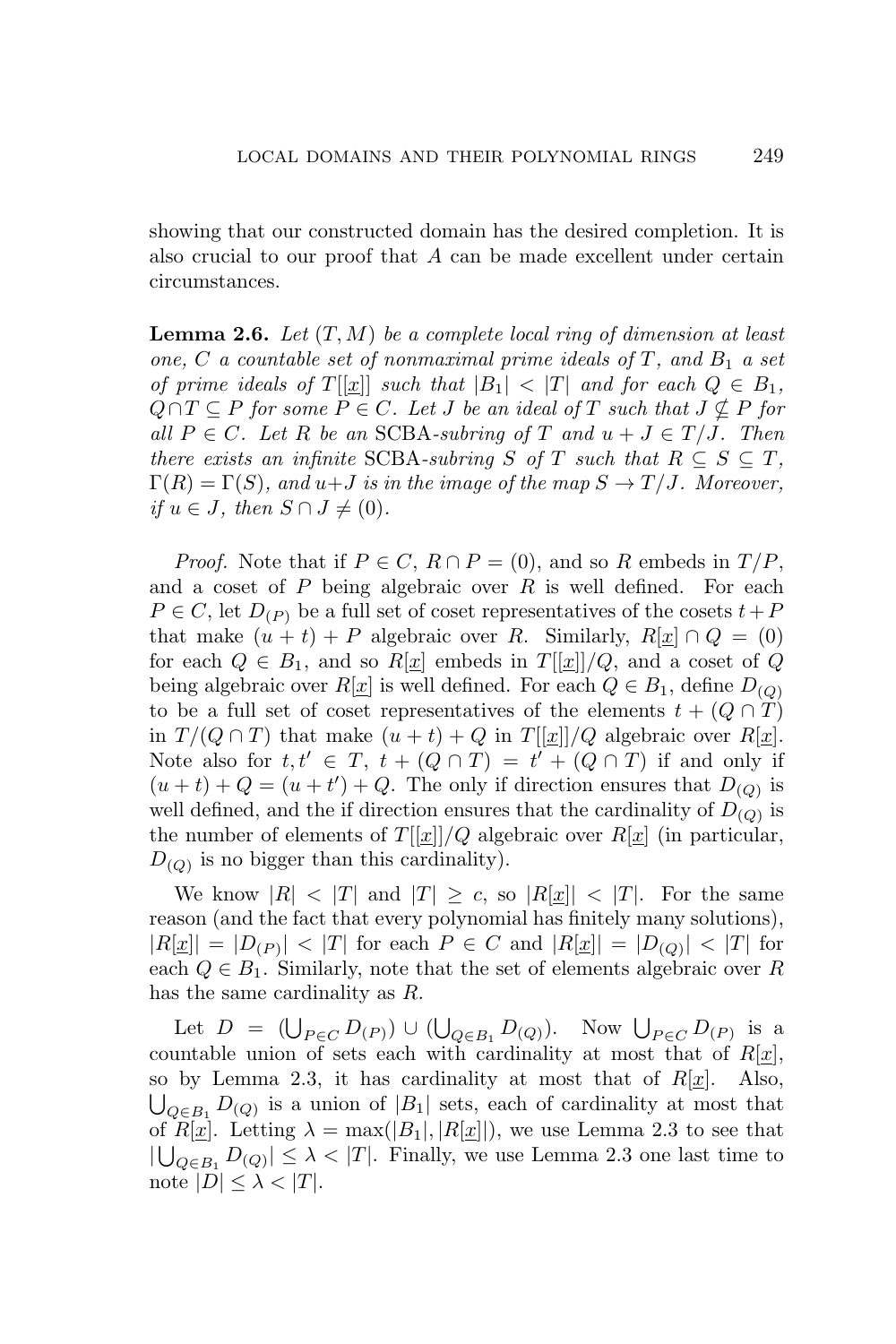By construction,  $D \subset T$ . Now we can use Lemma 2.5 with  $I = J$ and our *C* and *D*. This gives us an element  $y \in J$  such that  $y \notin \bigcup \{r + P \mid r \in D, P \in C\}$ . We claim that  $S = R[u + y]_{(R[u + y] \cap M)}$ is the desired SCBA-subring. It is easy to see that  $\Gamma(R) = \Gamma(S)$ , and thus  $|S| < |T|$ .

Suppose that  $f \in R[u + y] \cap P$  for some  $P \in C$ . Then  $f =$  $r_n(u+y)^n + \cdots + r_1(u+y) + r_0 \in P$  where  $r_i \in R$ . But, by avoiding the sets  $D_{(P)}$ , we chose *y* such that  $(u + y) + P$  is transcendental over *R* in *T*/*P*. Therefore,  $r_i + P = 0 + P$  (i.e.,  $r_i \in P$ ) for each *i*, but  $r_i \in R$ , also. Thus,  $r_i \in R \cap P = (0)$ , and  $f = 0$ . Therefore,  $R[u + y] \cap P = (0)$ , and this implies  $S \cap P = (0)$ . Furthermore, if  $u \in J$ , then  $u + y \in J$ . Since  $(u + y) + P$  is transcendental over R, we have that S is infinite and  $u + y \neq 0$ . But  $u + y \in S \cap J$ , so  $S \cap J \neq (0)$ .

Now suppose that  $g \in R[u + y][x] \cap Q$  for some  $Q \in B_1$ . Note  $R[u + y][x] = R[x][u + y]$  so we can write  $g = s_n(u + y)^n + \cdots + s_1(u + y)$ *y*) + *s*<sub>0</sub> ∈ *Q* where *s*<sub>*i*</sub> ∈ *R*[*x*]. We chose  $y \notin \bigcup \{r + P \mid r \in D, P \in C\}$ , and so  $(u + y) + Q \in T[[x]]/Q$  is transcendental over  $R[x]$ . Therefore,  $s_i + Q = 0 + Q$ , and  $s_i \in R[x] \cap Q = (0)$  for each *i*. Thus,  $g = 0$ , and  $R[u + y][\underline{x}] \cap Q = (0)$ , and this implies that  $S[\underline{x}] \cap Q = (0)$  for all  $Q \in B_1$ .

In order to use Proposition 2.1, we also must have that  $IT \cap A = I$ for all finitely generated ideals *I* of *A*. The following lemma, which follows the structure of **[2,** Lemma 2.6**]**, will enable us to construct *A* with this property.

**Lemma 2.7.** *Let* (*T, M*) *be a complete local ring of dimension at least one. Let C be a countable set of nonmaximal prime ideals of T such that if*  $U \in \text{Ass } T$ *, then*  $U \subseteq P$  *for some*  $P \in C$ *. Let*  $B_1$  *be a set of prime ideals of*  $T[[x]]$  *with*  $|B_1| < |T|$  *such that for all*  $Q \in B_1$ *,*  $Q \cap T \subseteq P$  *for some*  $P \in C$ *. Let*  $R$  *be an* SCBA-subring of  $T$ *. Suppose that I is a finitely generated ideal of R* and  $d \in IT \cap R$ *. Then there exists an* SCBA-subring *S* of *T* such that  $R \subseteq S \subseteq T$ ,  $\Gamma(R) = \Gamma(S)$ ,  $and$   $d \in IS$ .

*Proof.* We will induct on the number of generators of *I*. Suppose  $I = aR$ . Now if  $a = 0$ , then  $d = 0$ , and thus  $S = R$  is the desired SCBA-subring of *T*. So consider the case where  $a \neq 0$ . In this case,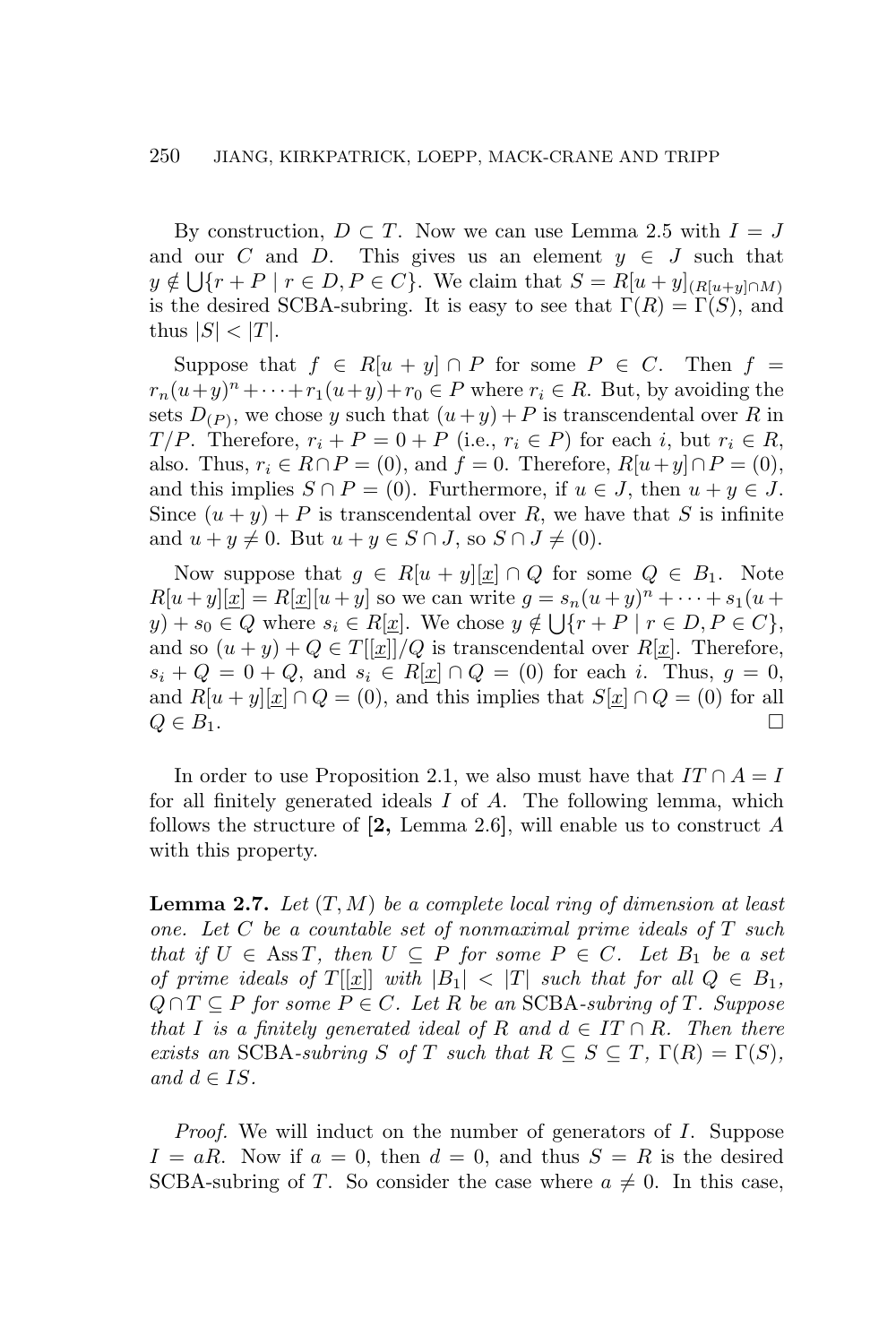$d = au$  for some  $u \in T$ . We claim that  $S = R[u]_{(R[u]\cap M)}$  is the desired SCBA-subring. To see this, first note that  $\Gamma(R) = \Gamma(S)$ , so  $|S| < |T|$ . Now let  $f \in R[u] \cap P$  where  $P \in C$ . Then  $f =$  $r_n u^n + \cdots + r_1 u + r_0 \in P$ , with  $r_i \in R$ . Multiplying through by  $a^n$ , we get  $a^n f = r_n (au)^n + \cdots + r_1 a^{n-1} (au) + r_0 a^n$ , and it follows that  $a^n f = r_n d^n + \dots + r_1 a^{n-1} d + r_0 a^n \in P \cap R = (0)$ . But  $a \in R$ ,  $R \cap P = (0)$  for every  $P \in C$ , and all associated prime ideals of *T* are contained in an element of *C*. It follows that *a* is not a zero divisor in *T*, yielding  $f = 0$ , and  $R[u]_{(R[u]\cap M)} \cap P = (0)$  for all  $P \in C$ .

We also show that  $S[x] \cap Q = (0)$  for all  $Q \in B_1$ . If  $Q \in$ *B*<sub>1</sub> and  $g \in R[u][x] \cap Q = R[x][u] \cap Q$ , then  $g = r_n u^n + \cdots$  $r_1u + r_0 \in Q$ , where  $r_i \in R[\underline{x}]$ . Multiplying through by  $a^n$ , we get  $a^n g = r_n (au)^n + \cdots + r_1 a^{n-1} (au) + r_0 a^n$ , and it follows that  $a^n g = r_n d^n + \dots + r_1 a^{n-1} d + r_0 a^n \in Q \cap R[\underline{x}] = (0)$ . Now, as a is not a zerodivisor in *T*, it is also not a zerodivisor in  $T[[x]]$ . It must be the case then that  $g = 0$ , giving us that *S* is the desired SCBA-subring of *T*.

Now let *I* be an ideal of *R* that is generated by *m >* 1 elements, and suppose that the lemma holds true for all ideals of *R* generated by *m−*1 elements. Let  $I = (y_1, \ldots, y_m)R$ , with  $y_1, \ldots, y_m$  a minimal generating set for *I*. Then  $d = y_1 t_1 + y_2 t_2 + \cdots + y_m t_m$  for some  $t_1, t_2, \ldots, t_m \in T$ . By adding 0, we have the equality  $d = y_1t_1 + y_1y_2t - y_1y_2t + y_2t_2 +$  $\cdots$  +  $y_m t_m = y_1(t_1 + y_2 t) + y_2(t_2 - y_1 t) + y_3 t_3 + \cdots + y_m t_m$  for any  $t \in T$ . Let  $x_1 = t_1 + y_2t$  and  $x_2 = t_2 - y_1t$ , where we will choose the element *t* later.

Now, let  $P \in C$ . If  $(t_1 + y_2t) + P = (t_1 + y_2t') + P$ , then it must be the case that  $y_2(t-t') \in P$ . But  $y_2 \in R$ ,  $R \cap P = (0)$  and  $y_2 \neq 0$ , so we have  $t - t' \in P$ . Thus,  $t + P = t' + P$ . The contrapositive of this result indicates that if  $t + P \neq t' + P$ , then  $(t_1 + y_2t) + P \neq (t_1 + y_2t') + P$ . Similarly, for  $Q \in B_1$ , if  $(t_1 + y_2t) + Q = (t_1 + y_2t') + Q$ , then it must be the case that  $y_2(t-t') \in Q$ . But  $y_2 \in R[\underline{x}]$ ,  $R[\underline{x}] \cap Q = (0)$ , and  $y_2 \neq 0$ , so we have  $t - t' \in Q$ , resulting in  $t + Q = t' + Q$ . Again, the contrapositive of this result gives that if  $t + Q \neq t' + Q$ , then  $(t_1 + y_2t) + Q \neq (t_1 + y_2t') + Q.$ 

For each  $P \in C$ , let  $D_{(P)}$  be a full set of coset representatives of the cosets  $t + P$  that make  $x_1 + P$  algebraic over *R*. Similarly, for each  $Q \in B_1$ , define  $D_{(Q)}$  to be a full set of coset representatives of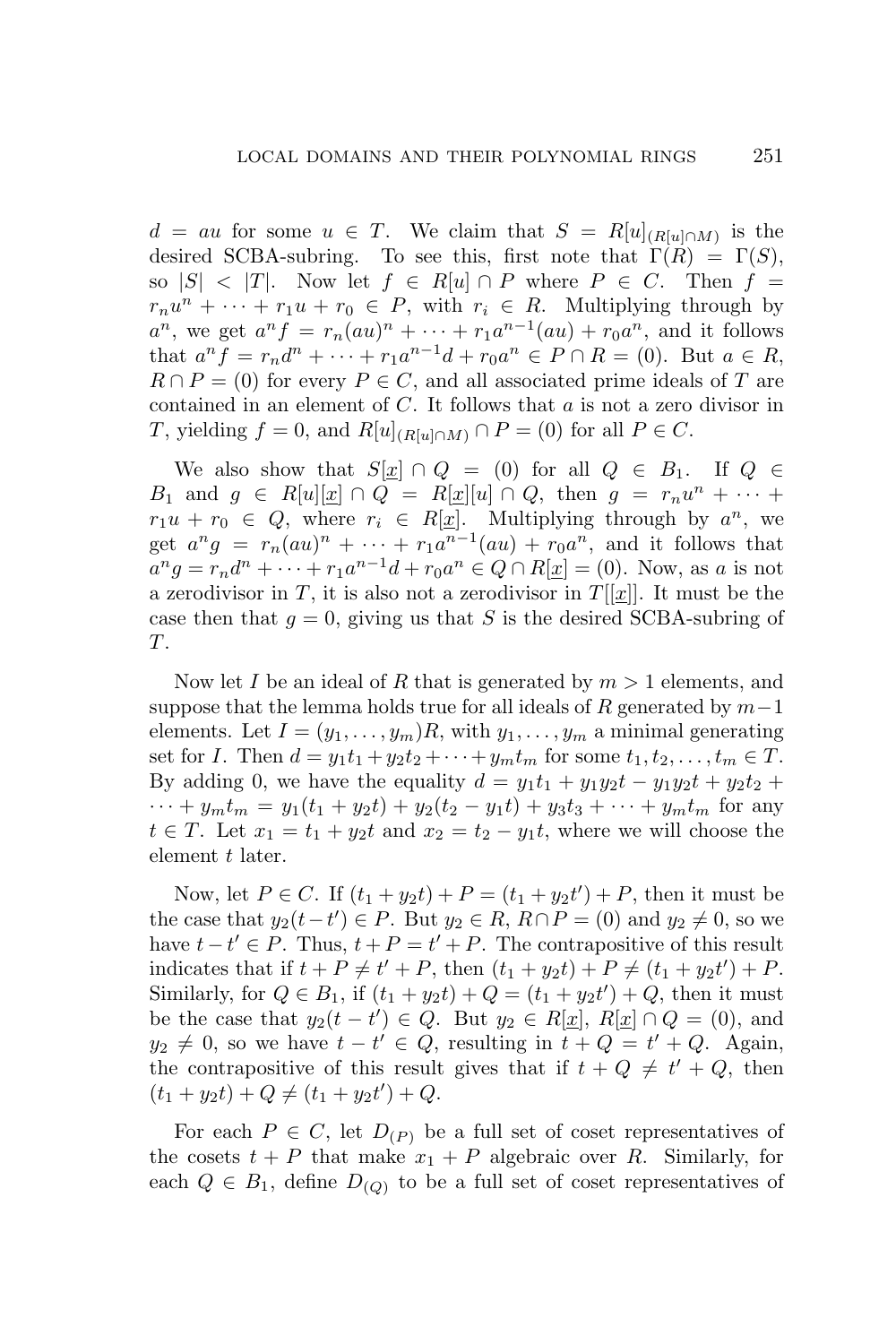the elements  $t + (Q \cap T)$  in  $T/(Q \cap T)$  that make  $x_1 + Q$  in  $T[[x]]/Q$ algebraic over *R*[*x*].

If we define  $D = (\bigcup_{P \in C} D_{(P)}) \cup (\bigcup_{Q \in B_1} D_{(Q)})$ , then, by a similar argument to that in Lemma 2.6, we get that  $|D| < |T|$ . We can use Lemma 2.4 with  $I = T$  to find an element  $t \in T$  such that  $x_1 + P$  is transcendental over *R* for every  $P \in C$  and  $x_1 + Q$  is transcendental over  $R[\underline{x}]$  for every  $Q \in B_1$ . It can easily be shown (as in the proof of Lemma 2.5) that  $R' = R[x_1]_{(R[x_1] \cap M)}$  is an SCBAsubring of *T*, with  $\Gamma(R) = \Gamma(R')$ . Now let  $J = (y_2, \ldots, y_m)R'$  and  $d^* = d - y_1 x_1$ . Then  $d^* \in JT \cap R'$ , so we can use our induction assumption to draw the conclusion that there exists an SCBA-subring *S* of *T* such that  $R' \subseteq S \subseteq T$ ,  $\Gamma(R') = \Gamma(S)$ , and  $d^* \in JS$ . Thus  $d^* = y_2 s_2 + \cdots + y_m s_m$  for some  $s_2, \ldots, s_m \in S$ . It follows that  $d = y_1x_1+y_2s_2+\cdots+y_ms_m \in IS$ , and thus *S* is the desired subring.  $\Box$ 

The following definition is used to tell whether an element of a wellordered set is a successor or a limit, which will be useful in constructing chains of SCBA-subrings.

**Definition.** Let  $\Omega$  be a well-ordered set and  $\alpha \in \Omega$ . We define  $\gamma(\alpha) = \sup\{\beta \in \Omega \mid \beta < \alpha\}.$ 

Lemma 2.8, based on **[2,** Lemma 2.7**]**, allows us to construct SCBAsubrings with many of the properties we desire *A* to possess.

**Lemma 2.8.** *Let* (*T, M*) *be a complete local ring of dimension at least one with prime subring* Π*. Let C be a countable set of nonmaximal prime ideals of*  $T$  *such that if*  $U \in \text{Ass } T$ *, then*  $U \subseteq P$  *for some*  $P \in C$ *. Let J be an ideal of T with*  $J \nsubseteq P$  *for all*  $P \in C$ *. Let*  $B_1$  *be a set of prime ideals of*  $T[[x]]$  *with*  $|B_1| < |T|$  *such that if*  $Q \in B_1$  *then*  $Q \cap T \subseteq P$  *for some*  $P \in C$  *and*  $Q \cap \Pi[x] = (0)$ *. Let*  $u + J \in T/J$ *. Suppose R is an* SCBA*-subring. Then there exists an infinite* SCBA*subring S of T such that the following conditions hold*:

- $(i)$   $R \subseteq S \subseteq T$ .
- (ii)  $\Gamma(R) = \Gamma(S)$ *.*
- (iii) If  $u \in J$ , then  $S \cap J \neq (0)$ .
- (iv)  $u + J$  *is in the image of the map*  $S \to T/J$ .
- (v) For every finitely generated ideal  $I$  of  $S$ , we have  $IT \cap S = I$ .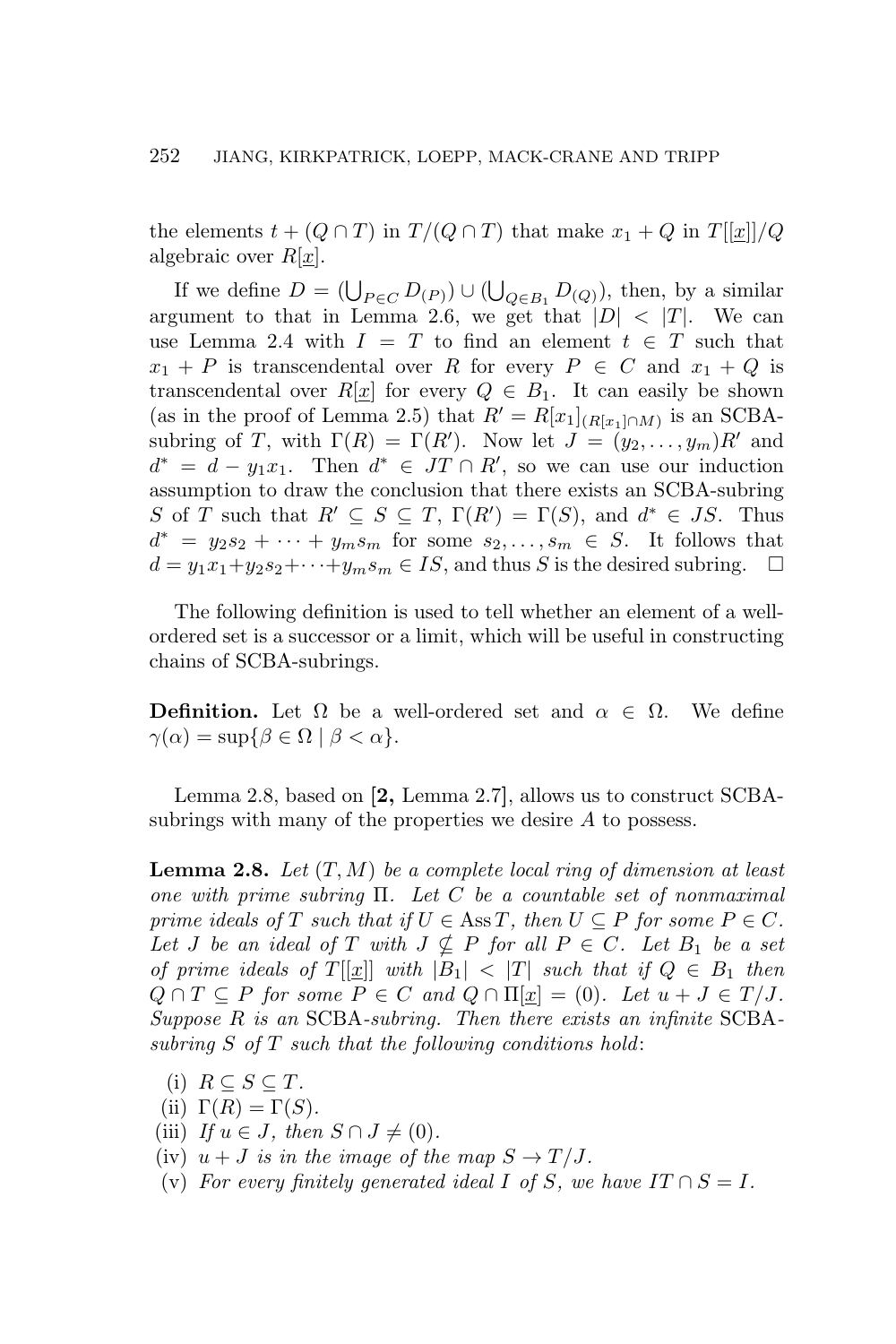This result follows directly from the proof of **[2,** Lemma 2.7**]**, using Lemma 2.6 above in place of **[2,** Lemma 2.5**]** in the proof, with the exception of the second conclusion, which we must prove. We recreate the proof from **[2]** below, largely verbatim, making the necessary modifications.

*Proof.* First apply Lemma 2.6 to find an infinite SCBA-subring *R′* of *T* such that  $R \subseteq R' \subseteq T$ ,  $\Gamma(R) = \Gamma(R')$ ,  $u + J$  is in the image of the map  $R' \to T/J$ , and if  $u \in J$ , then  $R' \cap J \neq (0)$ . We will construct the desired *S* such that  $R' \subseteq S \subseteq T$  and  $\Gamma(R') = \Gamma(S)$  which will ensure that the first four conditions of the lemma hold true. Let

 $\Omega = \{ (I, d) | I$  is a finitely generated ideal of  $R'$  and  $d \in IT \cap R' \}$ .

Letting  $I = R'$ , we can see that  $|\Omega| \geq |R'|$ . Conversely, since  $R'$ is infinite, the number of finitely generated ideals of *R′* is *|R′ |*, and therefore  $|R'| \geq |\Omega|$ , giving us the equality  $|R'| = |\Omega|$ . Moreover, as *R'* is an SCBA-subring, we have  $|\Omega| = |R'| < |T|$ . Well order  $\Omega$  so that it does not have a maximal element, and let 0 denote its first element. We will now inductively define a family of SCBA-subrings of *T*, one for each element of  $\Omega$ . Let  $R_0 = R'$ , and let  $\alpha \in \Omega$ . Assume that  $R_\beta$ has been defined for all  $\beta < \alpha$ . If  $\gamma(\alpha) < \alpha$  and  $\gamma(\alpha) = (I, d)$ , then define  $R_\alpha$  to be the SCBA-subring obtained from applying Lemma 2.7 to  $R_{\gamma(\alpha)}$  and our *C*,  $B_1$ , *I*, and *d*. In this manner,  $R_\alpha$  will have the properties that  $R_{\gamma(\alpha)} \subseteq R_{\alpha} \subseteq T$ ,  $\Gamma(R_{\gamma(\alpha)}) = \Gamma(R_{\alpha})$ , and  $d \in IR_{\alpha}$ . If  $\gamma(\alpha) = \alpha$ , define  $R_{\alpha} = \bigcup_{\beta < \alpha} R_{\beta}$ . In this case, note that, for all  $\beta < \alpha$ ,  $\Gamma(R_{\beta}) = \Gamma(R') = \Gamma(R_0)$ . Also note  $|\{\beta | \beta < \alpha\}| \leq |\Omega|$ .

Note that, in both cases,  $R_\alpha$  is an SCBA-subring of *T*, with the property that  $\Gamma(R_\alpha) = \Gamma(R_0)$ . Now let  $R_1 = \bigcup_{\alpha \in \Omega} R_\alpha$ . We know that  $|\Omega| = |R'|$  and  $\Gamma(R_{\alpha}) = \Gamma(R')$  for every  $\alpha \in \Omega$ , so by Lemma 2.3, we know that  $\Gamma(R_1) \leq \Gamma(R')$ ; but  $R' \subset R_1$  so  $\Gamma(R_1) = \Gamma(R')$ . Moreover, as  $R_\alpha \cap P = (0)$  for every  $P \in C$  and every  $\alpha \in \Omega$ , we have  $R_1 \cap P = (0)$ for every  $P \in C$ . Similarly,  $R_{\alpha}[\underline{x}] \cap Q = (0)$  for every  $Q \in B_1$  and for every  $\alpha \in \Omega$ . It follows that  $R_1$  is an SCBA-subring. Furthermore, notice that if *I* is a finitely generated ideal of  $R_0$  and  $d \in IT \cap R_0$ , then  $(I, d) = \gamma(\alpha)$  for some  $\alpha \in \Omega$  with  $\gamma(\alpha) < \alpha$ . It follows from the construction that  $d \in IR_\alpha \subseteq IR_1$ . Thus,  $IT \cap R_0 \subseteq IR_1$  for every finitely generated ideal  $I$  of  $R_0$ .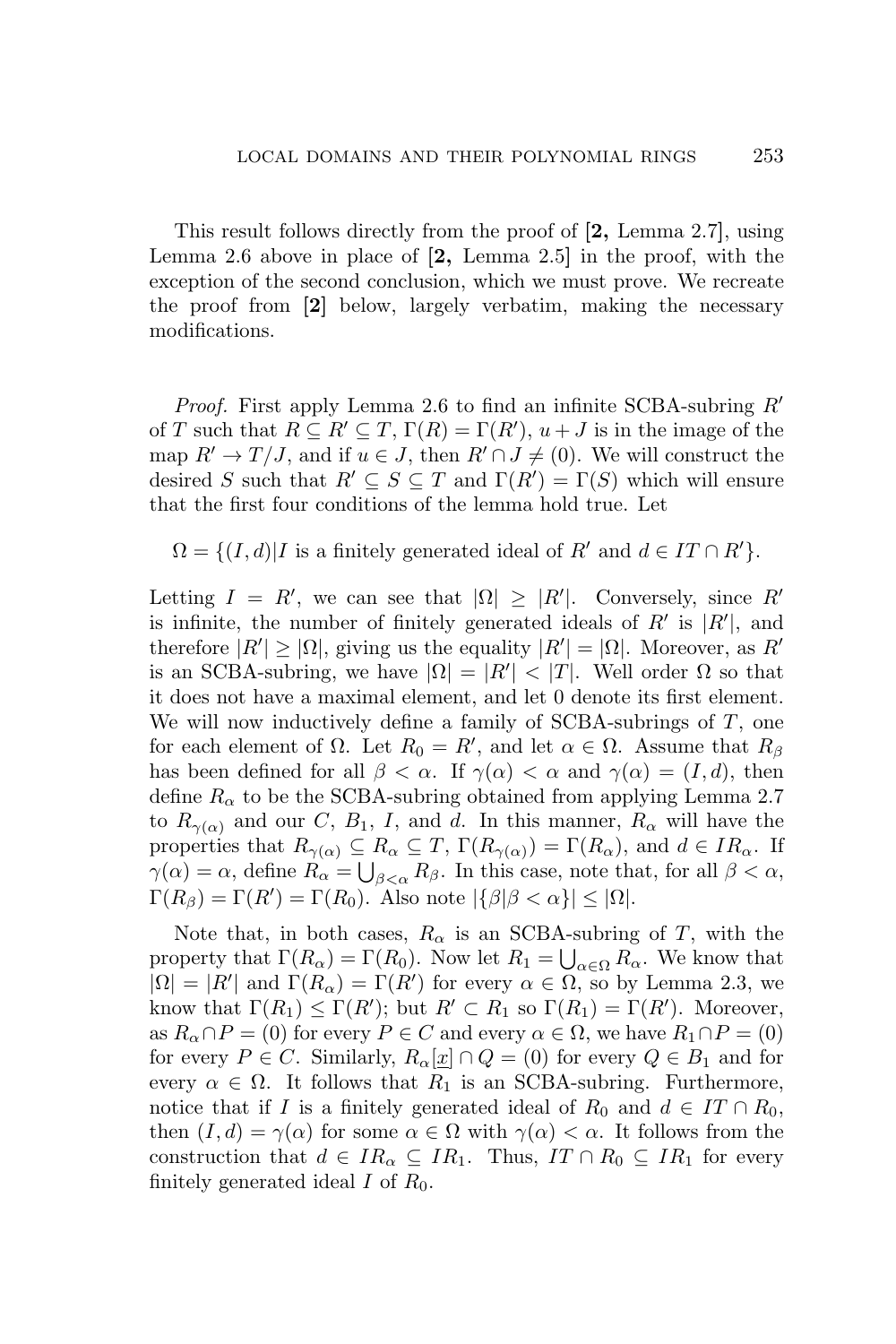Following this same pattern, build an SCBA-subring  $R_2$  of T such that  $R_1 \subseteq R_2 \subseteq T$ ,  $\Gamma(R_1) = \Gamma(R_2)$ , and  $IT \cap R_1 \subseteq IR_2$  for every finitely generated ideal *I* of  $R_1$ . Continue to form a chain  $R_0 \subseteq R_1 \subseteq R_2 \subseteq \cdots$ of SCBA-subrings of *T* such that  $IT \cap R_n \subseteq IR_{n+1}$  for every finitely generated ideal *I* of *Rn*.

We now claim that  $S = \bigcup_{i=1}^{\infty} R_i$  is the desired SCBA-subring. To see this, first note that *S* is indeed an SCBA-subring, that  $R \subseteq S \subseteq T$ , and that  $\Gamma(R') = \Gamma(S)$ . Now set  $I = (y_1, \ldots, y_k)S$ , and let  $d \in IT \cap S$ . Then there exists an  $N \in \mathbb{N}$  such that  $d, y_1, \ldots, y_k \in R_N$ . Thus,  $d \in (y_1, \ldots, y_k)$ *T*  $\cap R_N \subseteq (y_1, \ldots, y_k)R_{N+1} \subseteq IS$ . From this it follows that  $IT \cap S = I$ , so the fifth condition of the lemma holds.  $\Box$ 

Using Proposition 2.1, Lemma 2.9 provides a construction of a domain whose completion has the properties we desire. Properties 2 and 4, which we have not mentioned yet, will be key in proving *A* is excellent.

**Lemma 2.9.** *Let* (*T, M*) *be a complete local ring of dimension at least one with prime subring* Π*. Let G be a set of nonmaximal prime ideals of T such that G contains the associated prime ideals of T and the* set of maximal elements of  $G$ *, call it*  $C$ *, is countable. Let*  $B_1$  *be a set of prime ideals of*  $T[[x]]$  *with*  $|B_1| < |T|$  *such that if*  $Q \in B_1$ *, then*  $Q \cap T \subseteq P$  *for some*  $P \in C$  *and*  $Q \cap \Pi[x] = (0)$ *. Let*  $B_2$  *be a set of prime ideals of*  $T[[x]]$ *, with*  $|B_2| < |T|$ *. Suppose also that there exists a set*  $W \subseteq T$  *such that each ideal in*  $B_2$  *contains a nonzero polynomial with coefficients in W. Also suppose that*  $\Pi[W] \cap P = (0)$  *for all*  $P \in G$ *, and*  $\Pi[W][x] \cap Q = (0)$  *for all*  $Q \in B_1$ *. Moreover, suppose that if*  $p \in \text{Spec } T$  $with \ p \subseteq P \ for \ some \ P \in G \ then \ p \in G \$ . Also suppose that for each *prime ideal*  $P \in G$ ,  $P$  *contains no nonzero integers of*  $T$ *. Then there exists a local domain A such that*

- $(i)$   $\widehat{A} = T$ .
- (ii) *If p is a nonzero prime ideal of A, then*  $T \otimes_A k(p) \cong k(p)$  *where*  $k(p) = A_p / pA_p$ .
- (iii) *The generic formal fiber of A is exactly the elements of G, having maximal elements the elements of C.*
- (iv) *If I is a nonzero ideal of A, then A/I is complete.*
- (v) *The elements of B*<sup>1</sup> *are contained in the generic formal fiber of*  $A[\underline{x}]_{(M \cap A, \underline{x})}$ . And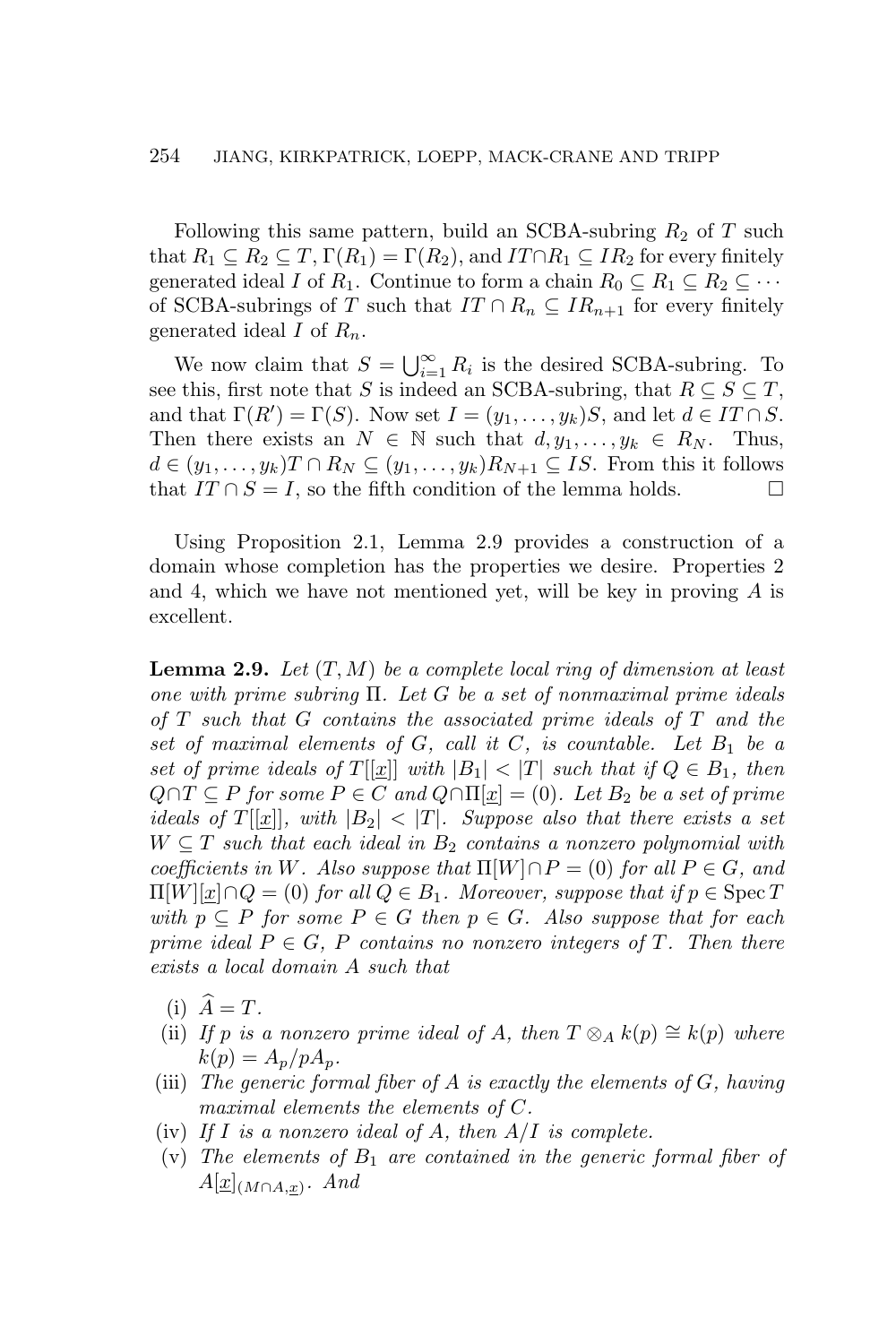(vi) *The elements of B*<sup>2</sup> *are not contained in the generic formal fiber*  $of A[\underline{x}]_{(M \cap A, \underline{x})}$ .

Much of this proof comes from the construction of **[2,** Lemma 2.8**]**, with several key distinctions. As such, that proof is constructed below, largely identically to its form in **[2]**, but adapted as necessary.

*Proof.* First observe that, since  $|B_2| < |T|$  and a polynomial has finitely many coefficients, we can reduce the size of *W* if necessary to achieve  $|W| < |T|$  while still maintaining the condition that, if  $Q \in B_2$ , then *Q* contains a nonzero polynomial with coefficients in *W*. Also, reducing the size of *W* will not make any other hypotheses of this lemma false unless they were false already. Denote this reduction of *W* by  $W'$ , and note that  $|W'| < |T|$ .

Next define

$$
\Omega = \{ u + J \in T / J | J \text{ an ideal of } T \text{ with } J \nsubseteq P \text{ for all } P \in G \}.
$$

We claim that  $|\Omega| \leq |T|$ . We define  $\Lambda = \{J | J$  is an ideal of *T* with  $J \not\subseteq P$  for all  $P \in G$ }. Since *T* is infinite and Noetherian,  $|\Lambda| \leq |T|$ . For any ideal *J* of *T*,  $|T/J| \le |T|$ . Observe  $\Omega = \bigcup_{J \in \Lambda} T/J$ , and so by Lemma 2.3, we see  $|\Omega| < |T|$ .

Well order  $\Omega$  so that each element has fewer than  $|\Omega|$  predecessors. Let 0 denote the first element of  $\Omega$ . Let  $R'_0 = \Pi[W']$ , and let  $R_0$  be equal to  $R'_0$  localized at  $R'_0 \cap M$ . Thus,  $R_0$  is a SCBA-subring.

Now, recursively define a family of SCBA-subrings as follows, starting with  $R_0$ . Let  $\lambda \in \Omega$  and assume that  $R_\beta$  has already been defined for all  $\beta < \lambda$ . Then  $\gamma(\lambda) = u + J$  for some ideal *J* of *T* with  $J \nsubseteq P$  for all  $P \in G$  and thus for all  $P \in C$ . If  $\gamma(\lambda) < \lambda$ , use Lemma 2.8 to obtain an SCBA-subring  $R_{\lambda}$  such that  $R_{\gamma(\lambda)} \subseteq R_{\lambda} \subseteq T$ ,  $u + J \in \text{Image } (R_\lambda \to T/J)$ , and for every finitely generated ideal *I* of *R*<sub> $\lambda$ </sub> the property *IT*  $\cap$  *R*<sub> $\lambda$ </sub> = *I* holds. If  $\gamma(\lambda) = \lambda$ , define  $R_{\lambda} = \bigcup_{\beta < \lambda} R_{\beta}$ . Then we have  $R_{\lambda}$  is a SCBA-subring for all  $\lambda \in \Omega$ . We claim that  $A = \bigcup_{\lambda \in \Omega} R_{\lambda}$  is the desired domain.

From **[2,** Lemma 2.8**]**, we know that conclusions (i)–(iv) are satisfied. Thus, we just need to show that the generic formal fiber of  $A[x]_{(M \cap A,x)}$ contains all elements of  $B_1$  and no elements of  $B_2$ . Since each  $R_\lambda$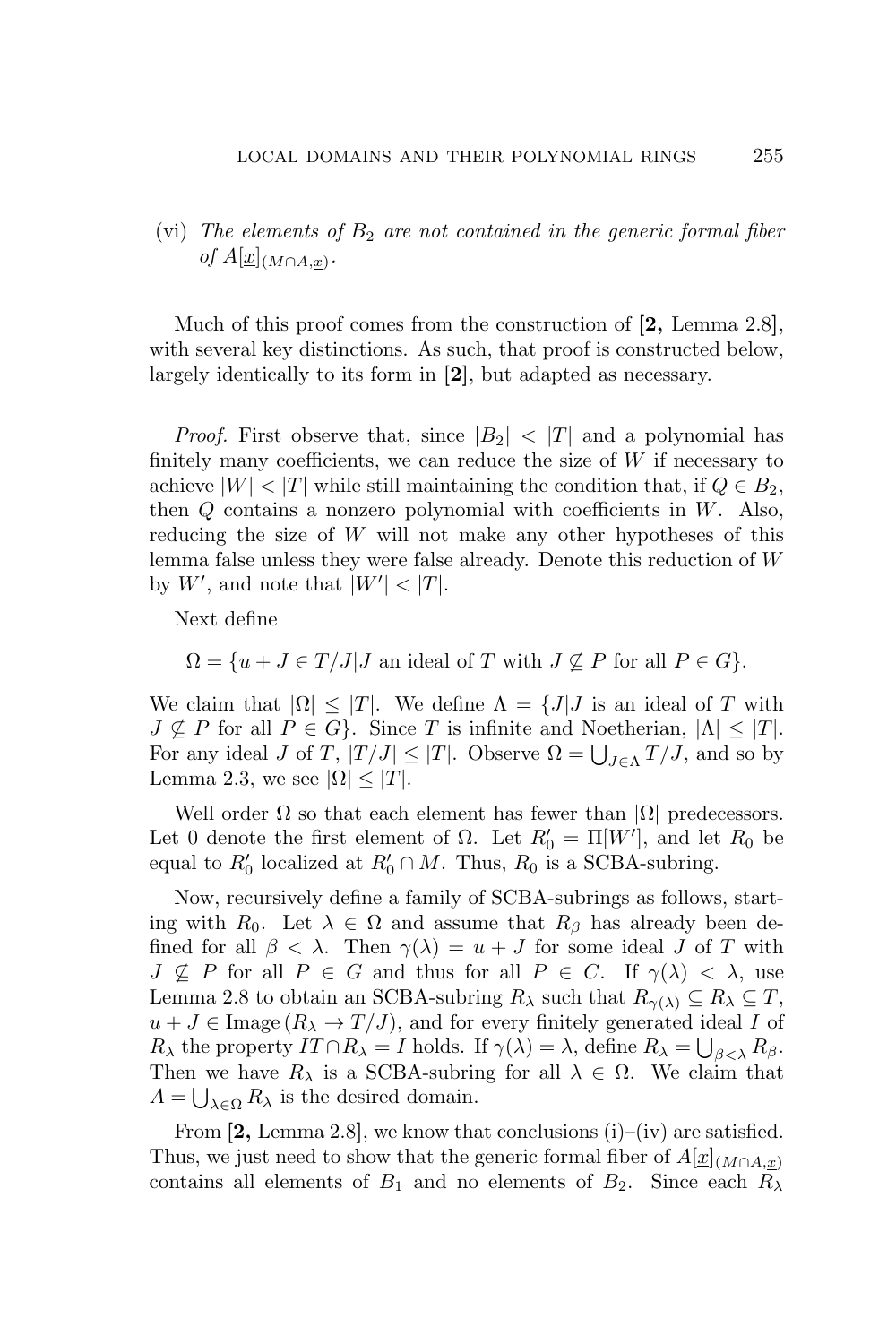is an SCBA-subring,  $R_{\lambda}[\underline{x}] \cap Q = (0)$  for all  $Q \in B_2$ , and therefore  $A[\underline{x}]_{(M \cap A, x)} \cap Q = (0)$  for each  $Q \in B_1$ .

Note that if  $Q \in B_2$ , then  $Q$  contains a nonzero polynomial with coefficients in  $W'$ , and therefore in *A*. This polynomial is in  $Q \cap$  $A[\underline{x}]_{(M \cap A, \underline{x})}$ , so the intersection is non-empty and no prime ideals in *B*<sub>2</sub> are in the generic formal fiber of  $A[\underline{x}]_{(M ∩ A, \underline{x})}$ , as desired.  $□$ 

**3. Main theorem.** Using the last several lemmas, we are now able to construct a local domain *A* that possesses the properties we desire.

**Theorem 3.1.** *Let* (*T, M*) *be a complete local ring with prime subring* Π*. Let G be a set of prime ideals of T such that the set of maximal elements of*  $G$ *, which we call*  $C$ *, is countable. Let*  $B_1$  *and*  $B_2$  *be sets of prime ideals of*  $T[[x]]$ *, each with cardinality strictly smaller than*  $|T|$ *. Then there exists a local domain A such that*  $\overline{A} = T$ *, the generic formal fiber of A is exactly the elements of G, the generic formal fiber*  $\partial f A[x]_{(M \cap A,x)}$  *contains every ideal in*  $B_1$  *and no ideal in*  $B_2$  *if and only if the following conditions hold*:

- (i) *Either*  $T$  *is a field and*  $G = \{0\}$ *, or* (a)  $M \notin G$ , and  $G$  contains all the associated prime ideals of  $T$ . (b) *If*  $Q \in G$  *and*  $P \in \text{Spec } T$  *with*  $P \subseteq Q$ *, then*  $P \in G$ *.* (c) *If*  $Q \in G$ *, then*  $Q \cap \Pi = (0)$ *.*
- (ii) *If*  $Q \in B_1$ *, then*  $Q \cap T \in G$ *.*
- (iii) *If*  $Q \in B_1$ *, then*  $Q \cap \Pi[\underline{x}] = (0)$ *.*
- (iv) *There exists a subset*  $W \subset T$  *such that* 
	- (a) If  $Q \in B_2$  then there is a nonzero polynomial in  $Q$  with *coefficients in W.*
	- (b) If  $P \in C$  then  $\Pi[W] \cap P = (0)$ .
	- (c) *If*  $Q \in B_1$  *then*  $\Pi[W][x] \cap Q = (0)$ *.*

*Proof.* We will first prove that the four above conditions are necessary. Suppose there exists a local domain *A* such that  $\hat{A} = T$ , the generic formal fiber of *A* is exactly *G*, and the generic formal fiber of  $A[\underline{x}]_{(M \cap A,x)}$  contains all elements of  $B_1$  and no elements of  $B_2$ . The necessity of the first condition follows from the fact that this theorem is a generalization of **[1,** Theorem 2.13**]**, and the first condition is necessary there.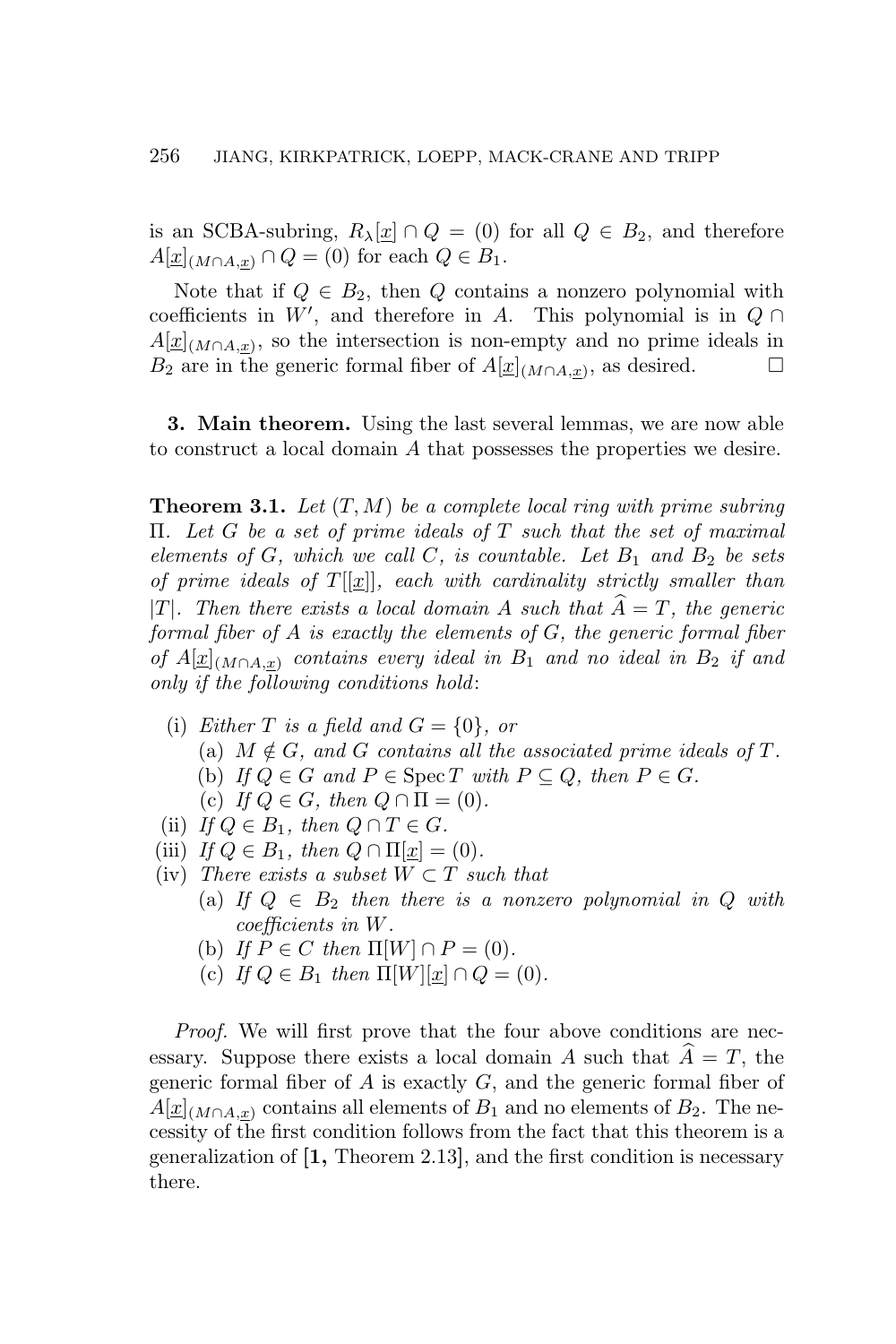We will now prove that, for all  $Q \in B_1$ ,  $Q \cap T \subseteq P$  for some  $P \in C$ . First note that  $A \subseteq A[\underline{x}]_{(M \cap A,x)} \subseteq T[[\underline{x}]]$ . We know that *Q* is in the generic formal fiber of  $A[\underline{x}]_{(M \cap A, \underline{x})}$ , and so  $Q \cap A[\underline{x}]_{(M \cap A, \underline{x})} = (0)$ . It follows that  $Q \cap A = Q \cap A[\underline{x}]_{(M \cap A,x)} \cap A = (0)$ . But  $Q \cap A = (Q \cap T) \cap A$ so  $Q \cap T$  is in the generic formal fiber of  $A$ , i.e.  $Q \cap T \in G$ .

We also know that, since *T* is the completion of *A*, the unity element of *A* must be in *T*, so *A* and *T* have the same prime subring. This means that  $\Pi[\underline{x}]$  is necessarily in  $A[\underline{x}]_{(M \cap A, \underline{x})}$ . Therefore, since  $Q \cap A[\underline{x}]_{(M \cap A, \underline{x})} = (0)$  for all  $Q \in B_1$ , we know that  $Q \cap \Pi[\underline{x}] = (0)$ .

For the fourth condition,  $W = A$  is a set of the required form. We know  $Q \cap A[\underline{x}]_{(M \cap A,\underline{x})}$  ≠ (0) for all  $Q \in B_2$ , so there is a nonzero element of *Q* that is also in  $A[\underline{x}]_{(M \cap A, \underline{x})}$ . An arbitrary element of  $A[\underline{x}]_{(M \cap A, \underline{x})}$ looks like  $z = f(x)/g(x)$  for  $\overline{f(x)}$ ,  $g(x) \in A[x] \subset T[[x]]$ . Thus, if  $z \in \overline{Q}$ , then  $f(x) \in Q$  as well, by the strong closure property of ideals. As  $f(x) \in A[x]_{(M \cap A,x)}$ , all the coefficients of  $f(x)$  are in *A*, as desired. Furthermore, since  $\Pi$  is a subring of A, we have  $\Pi[W] = \Pi[A] = A$ . The fact that the generic formal fiber of *A* is exactly the elements of *C* verifies condition (iv) (b); the fact that the generic formal fiber of  $A[x]_{(M \cap A,x)}$  contains every element of  $B_1$  verifies (iv) (c). Thus, as desired, all four of the given conditions are necessary.

We will now prove the sufficient direction. Suppose the above four conditions are satisfied. Either *T* is a field with  $G = \{(0)\}\$ , in which case  $A = T$  is the desired domain, or we can apply Lemma 2.9 (since (i) (a) implies the dimension of *T* is at least one) to construct the desired domain *A*.

Consider the following very simple application of the preceding theorem.

**Example 3.2.** Let  $T = \mathbb{Q}[[w, y, z]]$ , and thus  $T[[x]] = \mathbb{Q}[[x, w, y, z]]$ . Let

$$
C = \{ \langle y \rangle \},
$$
  
\n
$$
G = \{ \langle 0 \rangle, \langle y \rangle \},
$$
  
\n
$$
B_1 = \{ \langle y \rangle \},
$$
  
\n
$$
B_2 = \{ \langle zx + w \rangle \},
$$
  
\n
$$
W = \{ w, z \}.
$$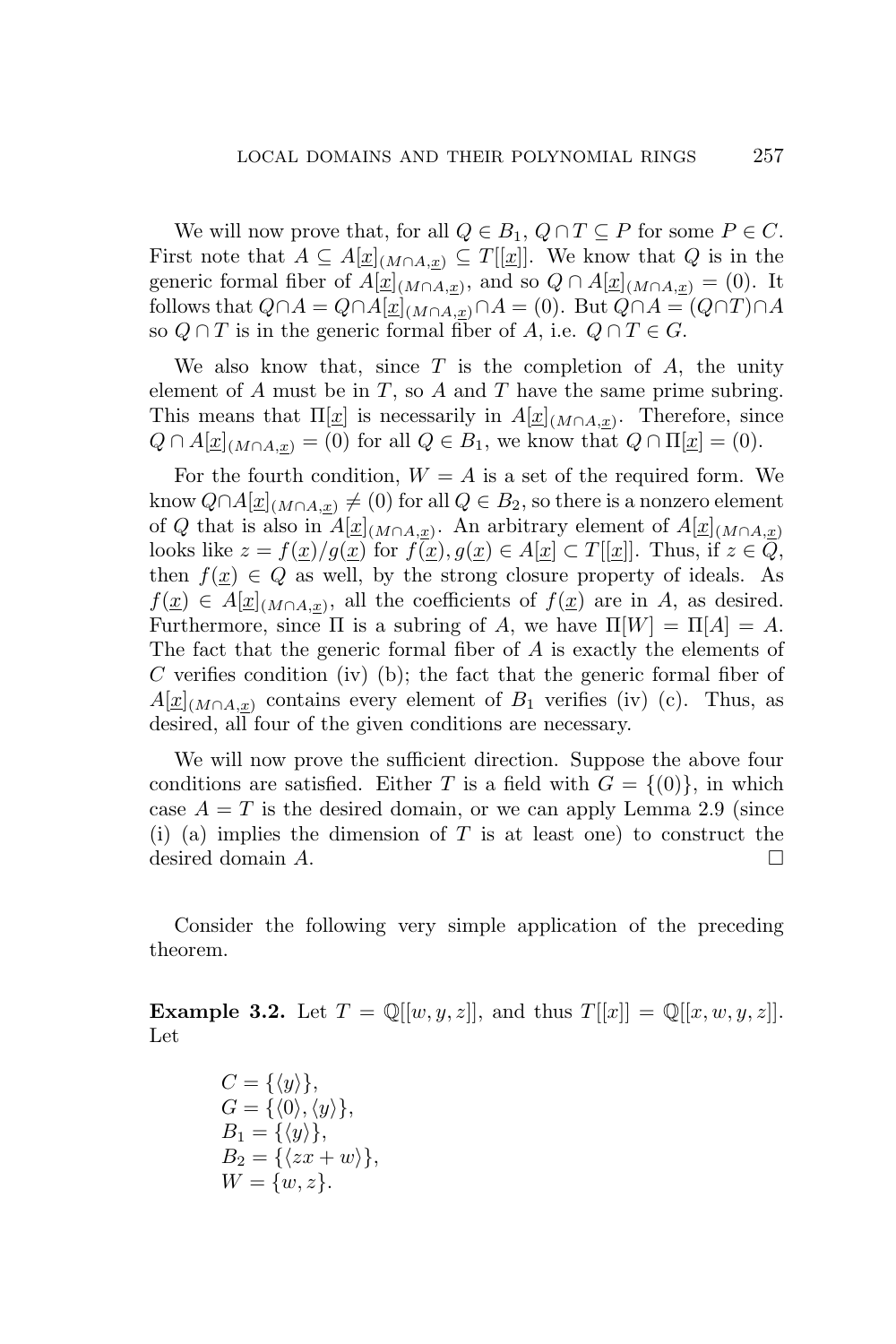# 258 JIANG, KIRKPATRICK, LOEPP, MACK-CRANE AND TRIPP

We show that *T*, *G*, *B*1, and *B*<sup>2</sup> satisfy the hypotheses of Theorem 3.1. By construction, the entire first hypothesis is satisfied. The second hypothesis is obviously true by our choice of  $B_1$ , since  $Q \cap T = \langle y \rangle$  for all  $Q \in B_1$ . The third condition is easily satisfied as well, as  $\Pi[x]$  contains only polynomials with integer coefficients in x. Clearly, *y* does not divide any such nonzero polynomial, and *y* divides every element of  $\langle y \rangle$ , so  $\Pi[x] \cap \langle y \rangle = (0)$ .

Finally note that (iv) (a) is satisfied by construction, and (iv) (b) and (iv) (c) are both satisfied in a similar way as the previous prime subring conditions. Thus, the given sets satisfy the four hypotheses of Theorem 3.1, and so we can construct a local domain *A* whose completion is *T*, such that *A* has a local generic formal fiber with maximal element  $\langle y \rangle$ . Furthermore, we can simultaneously ensure that the generic formal fiber of  $A[x]$ <sub>(*M*∩*A,x*)</sub> contains  $\langle y \rangle$  but does not contain  $\langle zx + w \rangle$ .

The following example is a better illustration of the level of control we have over the generic formal fibers of *A* and  $A[\underline{x}]_{(M \cap A, \underline{x})}$ .

**Example 3.3.** Let  $T = \mathbb{Q}[[y_1, y_2, z_1, z_2, z_3, z_4]]$ , and so  $T[[x]] =$  $\mathbb{Q}[[x, y_1, y_2, z_1, z_2, z_3, z_4]]$ . Let

> $C = \{ \langle y_1 + y_2^k \rangle \mid k \in \mathbb{Z}^+ \},\$  $G = C \cup \{ \langle 0 \rangle \},\$  $E = \{ \langle z_1 x + z_2^k \rangle \mid k \in \mathbb{Z}^+ \},\$  $F = \{ \langle z_3 x + z_4^k \rangle \mid k \in \mathbb{Z}^+ \},\$  $W_E = \{z_1, z_2, z_2^2, z_2^3, \ldots\},\,$  $W_F = \{z_3, z_4, z_4^2, z_4^3, \ldots\}.$

Note first that *T* is a complete local ring with maximal ideal  $M =$  $\langle y_1, y_2, z_1, z_2, z_3, z_4 \rangle$ . The conditions are not difficult to verify, so we can use Theorem 3.1.

Applying Theorem 3.1 with  $B_1 = E$ ,  $B_2 = F$ ,  $W = W_F$  results in a local domain *A* such that  $A = T$ , the generic formal fiber of *A* is exactly the elements of *G*, every element of *E* is in the generic formal fiber of  $A[x]_{(M \cap A,x)}$ , and no element of *F* is in the generic formal fiber of  $A[x]$ <sub>(*M*∩*A*,*x*)</sub>.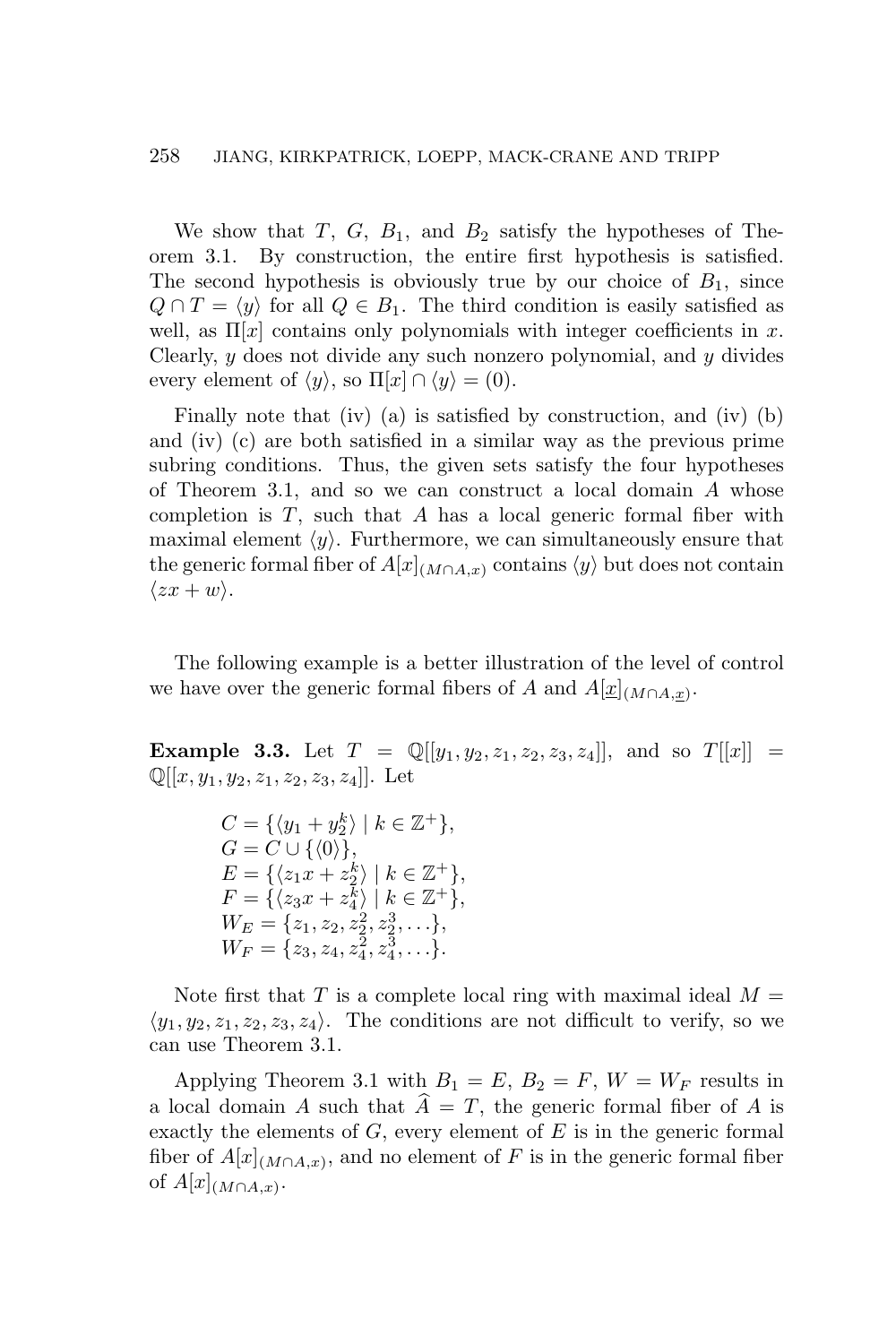Interestingly, we can *also* apply Theorem 3.1 with  $B_1 = F$ ,  $B_2 = E$ ,  $W = W_E$ , which results in a local domain *A* such that  $A = T$ , the generic formal fiber of *A* is exactly the elements of *G*, every element of *F* is in the generic formal fiber of  $A[x]$ <sub>(*M*∩*A,x*)</sub>, and no element of *E* is in the generic formal fiber of  $A[x]$ <sub>(*M*∩*A*,*x*)</sub>.

In the following corollary, all the conditions are the same except we substitute the condition  $|B_2| < |T|$  with the condition  $|W| < |T|$ . While the new theorem gives us more control over  $|B_2|$ , we do not know that the condition  $|W| < |T|$  is necessary.

**Corollary 3.4.** *Let* (*T, M*) *be a complete local ring with prime subring* Π*. Let G be a set of nonmaximal prime ideals of T such that the set of maximal elements of*  $G$ *, which we call*  $C$ *, is countable. Let*  $B_1$  *and*  $B_2$ *be sets of prime ideals of*  $T[[x]]$  *with*  $|B_1| < |T|$ *. Then there exists a local domain A such that*  $\widehat{A} = T$ *, the generic formal fiber of A is exactly the elements of G, the generic formal fiber of*  $A[\underline{x}]_{(M \cap A,x)}$  *contains every ideal in B*<sup>1</sup> *and no ideal in B*<sup>2</sup> *if the following conditions are satisfied*:

- (i) *Either*  $T$  *is a field and*  $G = \{0\}$  *or* (a)  $M \notin G$ , and  $G$  contains all the associated prime ideals of  $T$ . (b) *If*  $Q \in G$  *and*  $P \in \text{Spec } T$  *with*  $P \subseteq Q$ *, then*  $P \in G$ *.* (c) If  $Q \in G$ , then  $Q \cap \Pi = (0)$ .
- (ii) *If*  $Q \in B_1$  *then*  $Q \cap T \in G$ *.*
- (iii) *If*  $Q \in B_1$  *then*  $Q \cap \Pi[\underline{x}] = (0)$ *.*
- (iv) *There exists a subset*  $W \subset T$  *such that* 
	- $(|W| < |T|$ .
	- (b) If  $Q \in B_2$  then there is a nonzero polynomial in  $Q$  with *coefficients in W.*
	- (c) *If*  $P \in C$  *then*  $\Pi[W] \cap P = (0)$ *.*
	- (d) *If*  $Q \in B_1$  *then*  $\Pi[W][x] \cap Q = (0)$ *.*

*Proof.* Since  $|W| < |T|$ , the proof of the sufficient direction of Theorem 3.1 also proves this corollary.

To illustrate when Corollary 3.4 is more powerful than Theorem 3.1, we give an example where  $|B_2| = |T|$  but  $|W|$  is finite.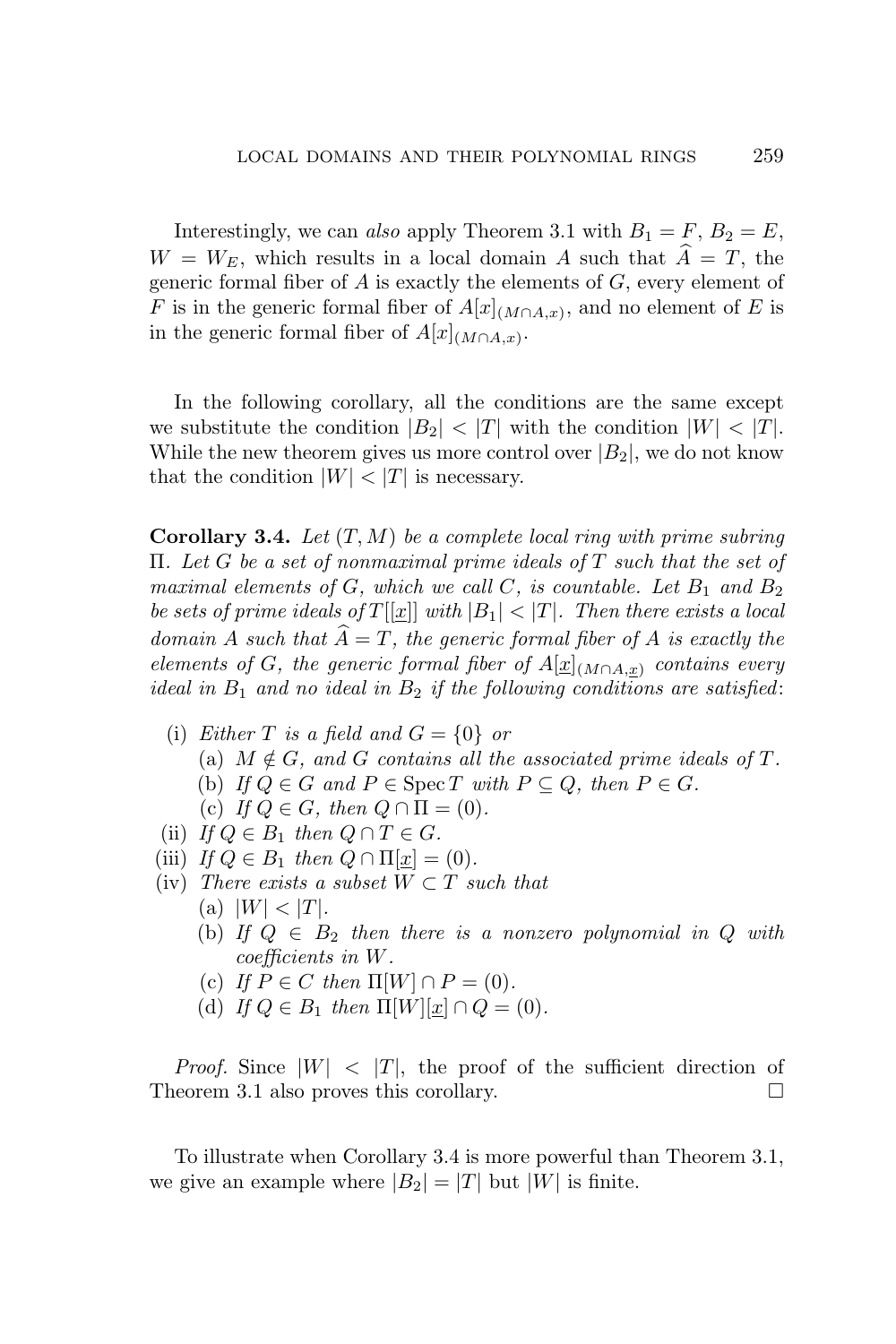**Example 3.5.** Let  $T = \mathbb{Q}[[y, z_1, \ldots, z_6]],$  and thus  $T[[x_1, \ldots, x_6]] =$  $\mathbb{Q}[[x_1,\ldots,x_6,y,z_1\ldots,z_6]]$ . Let

> $C = \{ \langle y \rangle \},\$  $B_1 = \{ \langle y \rangle \},\$  $I = \langle z_1 x_1 + z_2 x_2 \rangle$ ,  $J = \langle z_1x_1 + z_2x_2, z_3x_3 + z_4x_4, z_5x_5 + z_6x_6 \rangle$  $B_2 = \{Q \in \text{Spec } T[[x_1, \ldots, x_6]] \mid I \subseteq Q \subseteq J\},\$  $W = \{z_1, z_2\}.$

Note first that the prime subring of  $T$  is simply  $\mathbb{Z}$ , and  $I$  is a prime ideal of height 1 because it is generated by an irreducible polynomial. Also note that *J* and  $\langle z_1x_1 + z_2x_2, z_3x_3 + z_4x_4 \rangle$  are both prime ideals of  $T[[x_1, \ldots, x_6]]$ . Since  $\langle z_1x_1 + z_2x_2, z_3x_3 + z_4x_4 \rangle$  is contained in *J* and contains *I*, *J* has height 3. Call  $R = T[[x_1, \ldots, x_6]]/I$  and  $M = J/I$ . Then  $(T[[x_1,\ldots,x_6]]/I)_{(J/I)} = R_M$  is a local domain of dimension 2.

Suppose  $|\text{Spec } R_M| < |R_M|$ . Note that  $|R_M| = |R| = |R/M|$ *|RM/MRM|* because localizing does not change the cardinality of an infinite ring (first and third equalities), and *M* is a non-maximal prime ideal of the complete local ring *R* so Lemma 2.4 shows the second equality. Now  $|\text{Spec } R_M| < |R_M/MR_M|$  so we can use [4, Lemma 3] with  $(T, M) = (R_M, MR_M), C = \text{Spec } R_M \setminus \{MR_M\}, D = \{0\}$  and  $I = MR_M$  to show that there is an  $m \in MR_M$  such that *m* is not contained in any prime ideal of *R<sup>M</sup>* except *MRM*. But this is a contradiction, because *m* is a non-unit in an integral domain, so it must be contained in some prime ideal of height one. Thus  $|\text{Spec } R_M| \nless |R_M|$ .

The elements of  $Spec (T[[x_1, \ldots, x_6]]/I)_{(J/I)} = Spec R_M$  correspond one-to-one with the prime ideals *Q* of  $T[[x_1, \ldots, x_6]]$  that satisfy  $I \subseteq$  $Q \subseteq J$ , which are exactly the elements of  $B_2$ . This shows  $|B_2| \nless$  $|R_M| = |(T[[x_1, \ldots, x_6]]/I)_{(J/I)}| = |T[[x_1, \ldots, x_6]]|$ . In particular, we cannot use Theorem 3.1 for this case, because  $|B_2| = |T|$ . But, clearly,  $|W|$  <  $|T|$ , so we can use Corollary 3.4 instead.

It is easy to verify the conditions on  $P$  and  $B_1$ . This is an interesting example because  $B_2$  also satisfies the conditions on  $B_1$ : for any  $Q \in B_2$ ,  $Q \cap T \subseteq J \cap T \subseteq \langle x_1, \ldots, x_6 \rangle \cap T = \langle 0 \rangle \subset P$  and  $Q \cap \mathbb{Z}[x_1, \ldots, x_6] \subseteq$  $J \cap \mathbb{Z}[x_1,\ldots,x_6] \subseteq \langle z_1,\ldots,z_6 \rangle \cap \mathbb{Z}[x_1,\ldots,x_6] = \langle 0 \rangle$ . Thus, each ideal in  $B_2$  can individually be put inside or outside the generic formal fiber of  $A[x_1, \ldots, x_6]$ .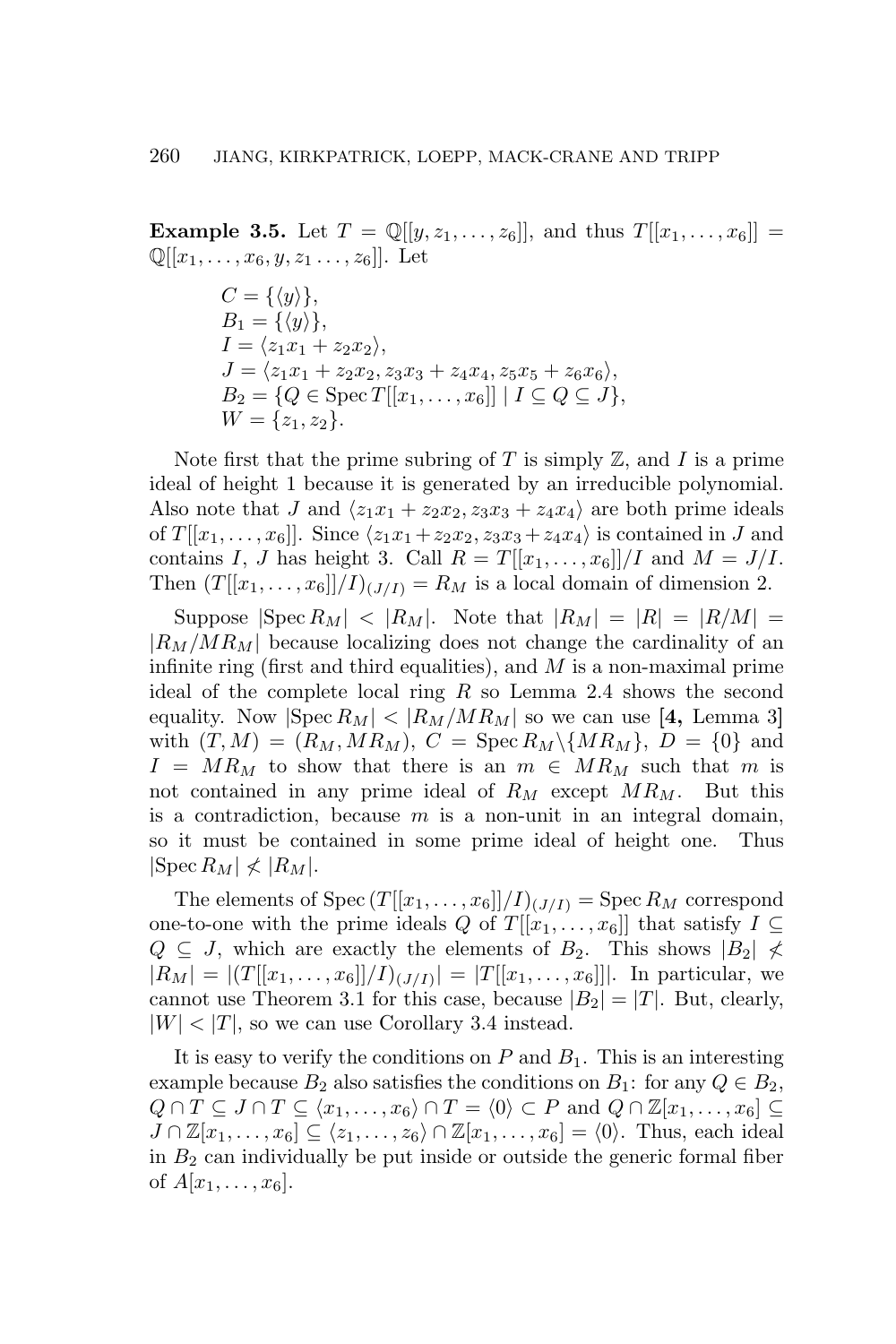Now we show the rest of the conditions are satisfied. Condition (i) is true since for all  $Q \in B_2$ ,  $z_1x_1 + z_2x_2 \in Q$  and therefore  $Q$  contains a non-zero polynomial with coefficients in *W*. Condition (ii) is satisfied as  $\mathbb{Z}[W] \cap P = \mathbb{Z}[x_1, x_2] \cap \langle y \rangle = \langle 0 \rangle$ . And, condition (iii) holds since  $\mathbb{Z}[W][x_1,\ldots,x_6]\cap \langle y\rangle = \mathbb{Z}[x_1,\ldots,x_6]\cap \langle y\rangle = \langle 0\rangle.$ 

As shown above, all the conditions are satisfied, and the corollary tells us that there is a local domain *A* such that  $A = T$ , the generic formal fiber of *A* is local with maximal ideal *P* and the generic formal fiber of  $A[x_1, \ldots, x_6]$  contains  $B_1$  but no element of  $B_2$ . Note that we can also construct *A* to be an excellent ring, which we will show later in Section 4.

Consider now the following corollary, which only controls which elements of Spec *T*[[*x*]] belong to the generic formal fiber of  $A[x]_{(M \cap A,x)}$ , but has much simpler conditions than Theorem 3.1.

**Corollary 3.6.** *Let* (*T, M*) *be a complete local ring with prime subring* Π*. Let G be a set of nonmaximal prime ideals of T such that the set of maximal elements of*  $G$ *, which we call*  $C$ *, is countable. Let*  $B_1$  *be a set of prime ideals of*  $T[[x]]$ *, with cardinality strictly smaller than*  $|T|$ *. Then there exists a local domain A such that*  $\widehat{A} = T$ *, the generic formal fiber of A is exactly the elements of G, and the generic formal fiber of*  $A[x]$ <sub>(*M*∩*A,x*) *contains every ideal in*  $B_1$  *if and only if the following*</sub> *conditions are met*:

- (i) *Either*  $T$  *is a field and*  $G = \{0\}$  *or*  $M \notin G$ , and  $G$  contains all the associated prime ideals of  $T$ .  $If Q \in G$  *and*  $P \in \text{Spec } T$  *with*  $P \subseteq Q$ *, then*  $P \in G$ *.*  $If Q \in G$ *, then*  $Q \cap \Pi = (0)$ *.*
- (ii) *If*  $Q \in B_1$  *then*  $Q \cap T \in G$ *.*
- (iii) *If*  $Q \in B_1$  *then*  $Q \cap \Pi | \underline{x} | = (0)$ *.*

*Proof.* Let  $B_2 = \emptyset$  and  $W = \emptyset$ , and apply Theorem 3.1.

**4. Making** *A* **excellent.** We would like to understand when a complete local ring (*T, M*) is the completion of an *excellent* local domain *A* such that both the generic formal fiber of *A* and  $A[\underline{x}]_{(M \cap A,x)}$ can be controlled. To that end, we have the following result.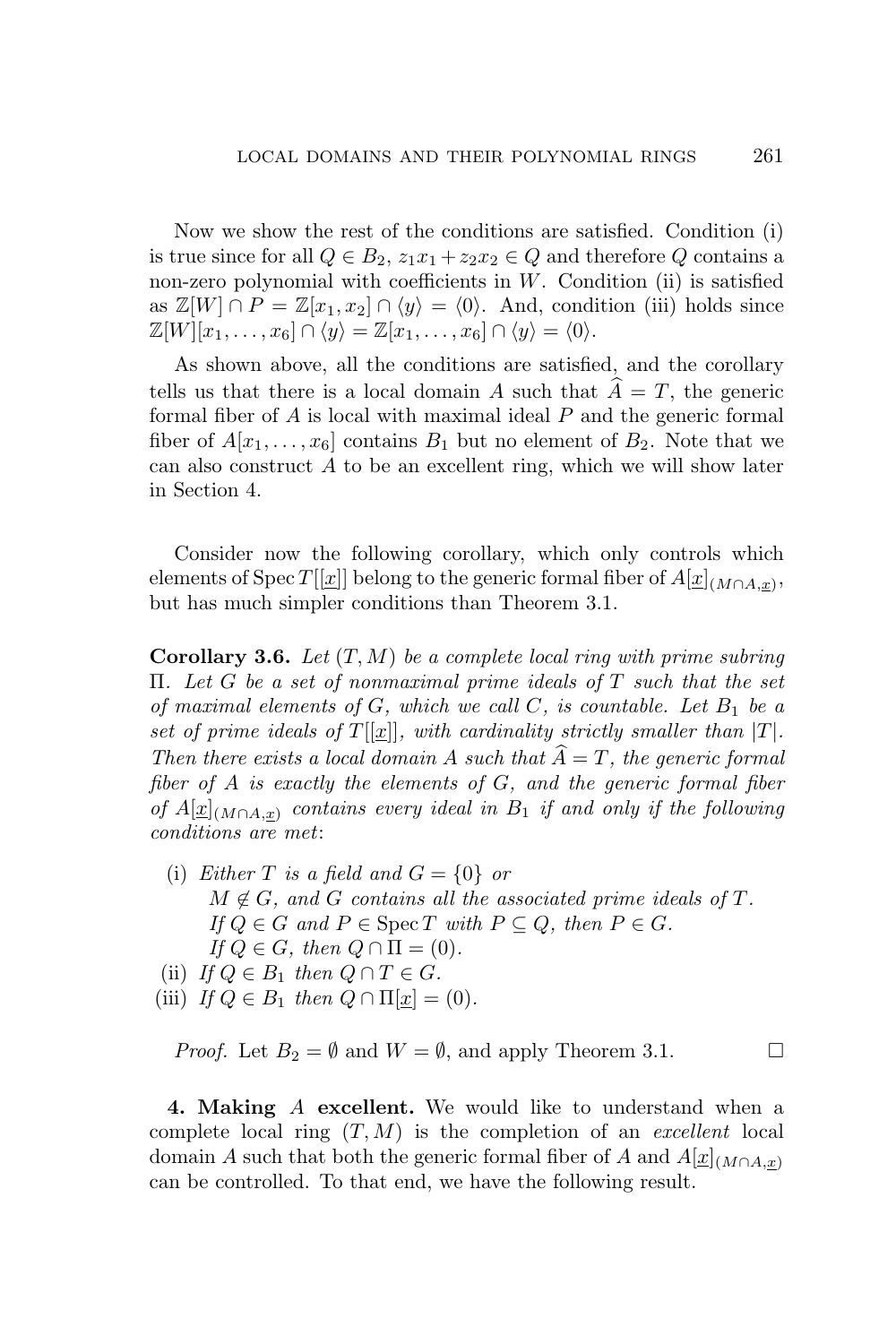**Theorem 4.1.** *Let* (*T, M*) *be a complete local ring of characteristic* 0 *with prime subring* Π*. Let G be a set of prime ideals of T such that the set of maximal elements of*  $G$ *, which we call*  $C$ *, is countable. Let*  $B_1$ and  $B_2$  be sets of prime ideals of  $T[[x]]$ , each with cardinality strictly *smaller than |T|. Then there exists an excellent local domain A such that*  $\widehat{A} = T$ *, the generic formal fiber of*  $A$  *is exactly the elements of*  $G$ *, and the generic formal fiber of*  $A[\underline{x}]_{(M \cap A, \underline{x})}$  *contains every ideal in*  $B_1$ *and no ideal in B*<sup>2</sup> *if and only if the following conditions are met*:

- (i) *Either T is a field and*  $G = \{0\}$ *, or* 
	- (a)  $M \notin G$ , and  $G$  contains all the associated prime ideals of  $T$ .
	- (b) If  $Q \in G$  and  $P \in \text{Spec } T$  with  $P \subseteq Q$ , then  $P \in G$ .
	- (c) If  $Q \in G$ , then  $Q \cap \Pi = (0)$ .
	- (d) *T is equidimensional.*
	- (e)  $T_P$  *is a regular local ring for all*  $P \in C$ *,*
- (ii) *If*  $Q \in B_1$  *then*  $Q \cap T \in G$ *.*
- (iii) *If*  $Q \in B_1$  *then*  $Q \cap \Pi[x] = (0)$ *.*
- (iv) *There exists a subset*  $W \subset T$  *such that* 
	- (a) If  $Q \in B_2$  then there is a nonzero polynomial in  $Q$  with *coefficients in W,*
	- (b) *If*  $P \in C$  *then*  $\Pi[W] \cap P = (0)$ *,*
	- (c) *If*  $Q \in B_1$  *then*  $\Pi[W][x] \cap Q = (0)$ *.*

*Proof.* This result follows directly from the proof of **[2,** Theorem 4.1, using Lemma 2.9 above in place of  $[2, \text{Lemma 2.8}]$  in the proof.  $\Box$ 

Note that, in the previous examples, all the conditions stated in the above theorem are satisfied. Therefore, the local domains *A* constructed were indeed also excellent. It is worthwhile to give a concrete example of a case where such an excellent domain *A* does not exist.

**Example 4.2.** Let  $T = \mathbb{Q}[[y_1, y_2, z_1, z_2, z_3, z_4]]/(y_1^2, y_2^2)$ . Thus, we have  $T[[x]] = \mathbb{Q}[[x, y_1, y_2, z_1, z_2, z_3, z_4]] / \langle y_1^2, y_2^2 \rangle.$ 

Moreover, let

$$
C = \{ \langle z_1 + z_2^k, y_1, y_2 \rangle \mid k \in \mathbb{Z}^+ \}.
$$
  
\n
$$
B_1 = \{ \langle z_1 x + z_2^k, y_1, y_2 \rangle \mid k \in \mathbb{Z}^+ \}.
$$
  
\n
$$
B_2 = \{ \langle z_3 x + z_4^k, y_1, y_2 \rangle \mid k \in \mathbb{Z}^+ \}.
$$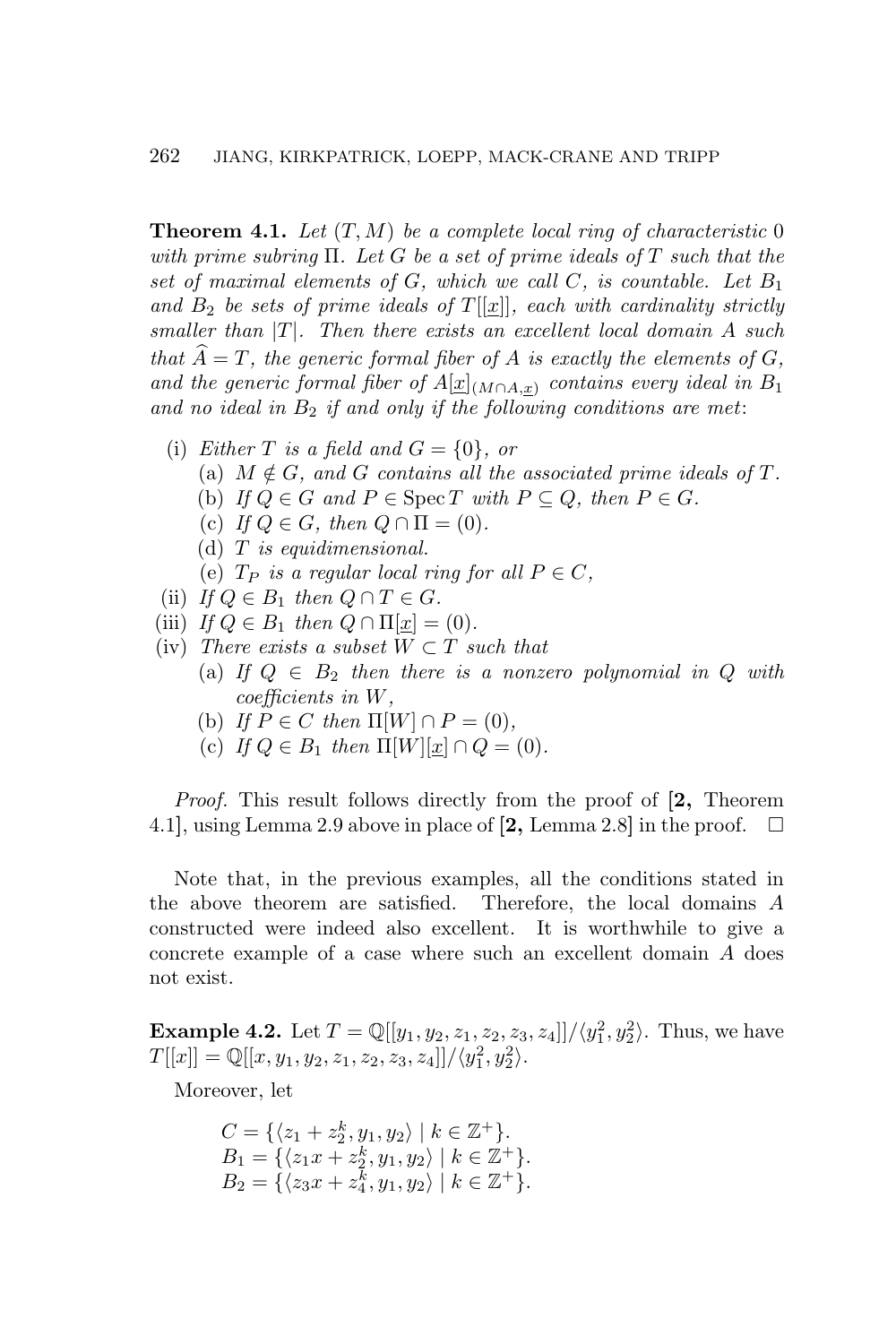$$
W = \{z_3, z_4^k \mid k \in \mathbb{Z}^+\}.
$$

Note that, unlike the previous examples, *T* in this example is not a domain. However, Ass  $T = \{\langle y_1, y_2 \rangle\}$ , which is contained in all elements of *C*. Therefore condition (i) (a) of Theorem 3.1 is satisfied. All other conditions of Theorem 3.1 can be checked similarly to Example 3.2, and therefore we can apply Theorem 3.1 to show a local domain *A* exists, which need not be excellent. To see that *A* can never be excellent, notice that we have nilpotent elements  $y_1$  and  $y_2$  in  $T_P$  for all  $P \in C$ . But all regular rings are reduced, so *T<sup>P</sup>* cannot be regular local. Since *T* fails to satisfy Theorem 4.1 (i) (e), an excellent local domain *A* does not exist.

As in Corollary 3.6, if we give up the possibility of specifying prime ideals to be outside the generic formal fiber of  $A[\underline{x}]_{(M \cap A, \underline{x})}$ , then we can specify prime ideals to be in its generic formal fiber with much simpler conditions.

**Corollary 4.3.** *Let* (*T, M*) *be a complete local ring of characteristic* 0 *with prime subring* Π*. Let G be a set of prime ideals of T such that the* set of maximal elements of  $G$ *, which we call*  $C$ *, is countable. Let*  $B_1$  be *a set of prime ideals of*  $T[[x]]$  *with cardinality strictly smaller than*  $|T|$ *. Then there exists an excellent local domain*  $A$  *such that*  $\overline{A} = T$ *, the generic formal fiber of A is exactly the elements of G, and the generic formal fiber of A*[*x*](*M∩A,x*) *contains B*<sup>1</sup> *if and only if the following conditions are met.*

- (i) *Either*  $T$  *is a field and*  $G = \{0\}$ *, or* 
	- (a)  $M \notin G$ , and  $G$  contains all the associated prime ideals of  $T$ .
	- (b) *If*  $Q \in G$  *and*  $P \in \text{Spec } T$  *with*  $P \subseteq Q$ *, then*  $P \in G$ *.*
	- (c) If  $Q \in G$ , then  $Q \cap \Pi = (0)$ .
	- (d) *T is equidimensional.*

(e) *T<sup>P</sup> is a regular local ring for all maximal elements.*

- (ii) *If*  $Q \in B_1$ *, then*  $Q \cap T \subseteq P$  *for some*  $P \in C$ *.*
- (iii) *If*  $Q \in B_1$ *, then*  $Q \cap \Pi[x] = (0)$ *.*

*Proof.* Let  $B_2 = \emptyset$  and  $W = \emptyset$ , and apply Theorem 4.1.